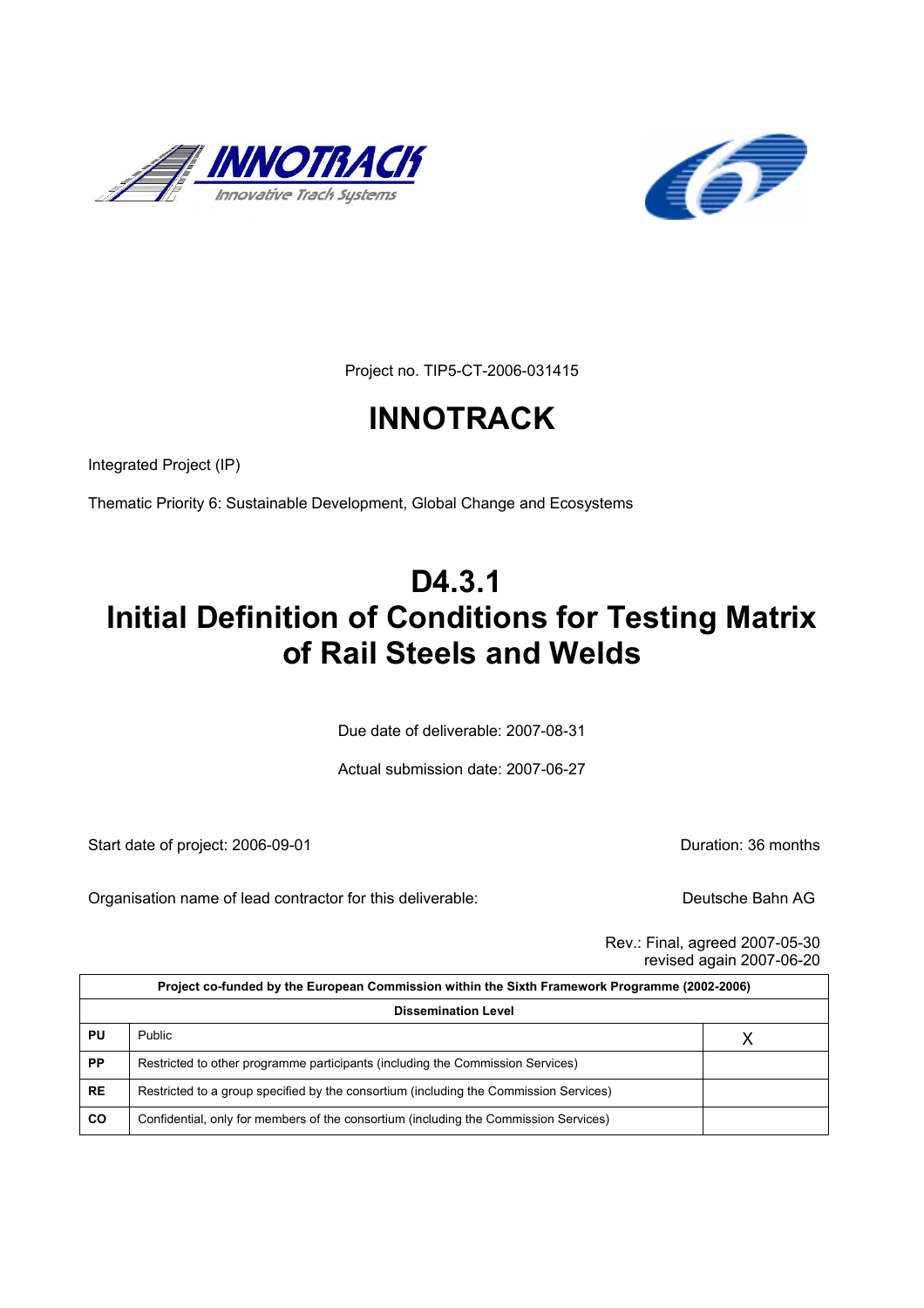# **Table of Contents**

| 2.1<br>22<br>2.3  |  |
|-------------------|--|
|                   |  |
|                   |  |
|                   |  |
| 5.1<br>5.2<br>5.3 |  |
|                   |  |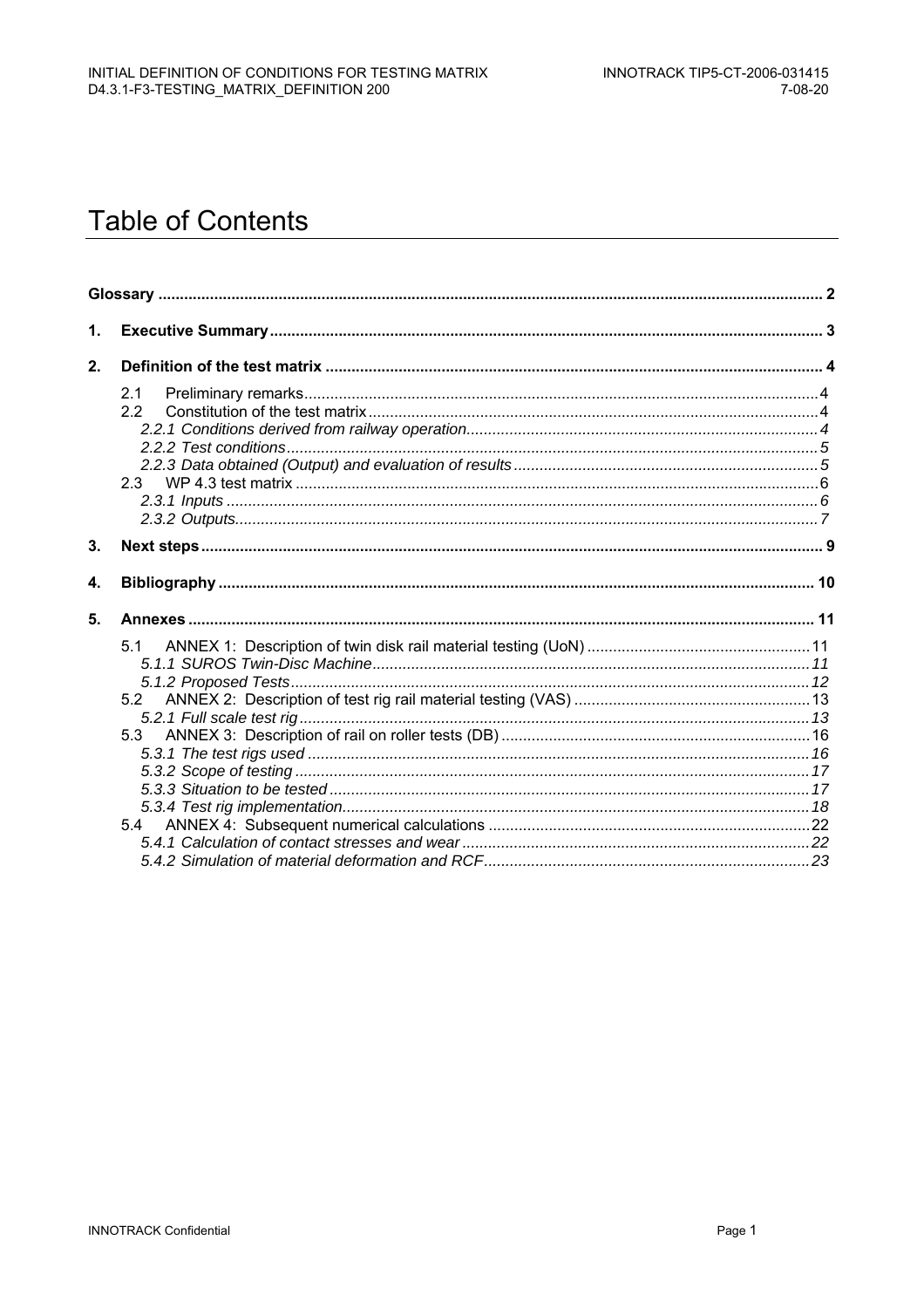## **Glossary**

| Chalmers   | Chalmers University of Technology, Göteborg |
|------------|---------------------------------------------|
| DB         | Deutsche Bahn Technik/Beschaffung           |
| <b>TUD</b> | <b>Technical University Delft</b>           |
| <b>UoN</b> | University of Newcastle                     |
| <b>VAS</b> | Voest Alpine Schienen GmbH                  |
| <b>RCF</b> | Rolling contact fatigue                     |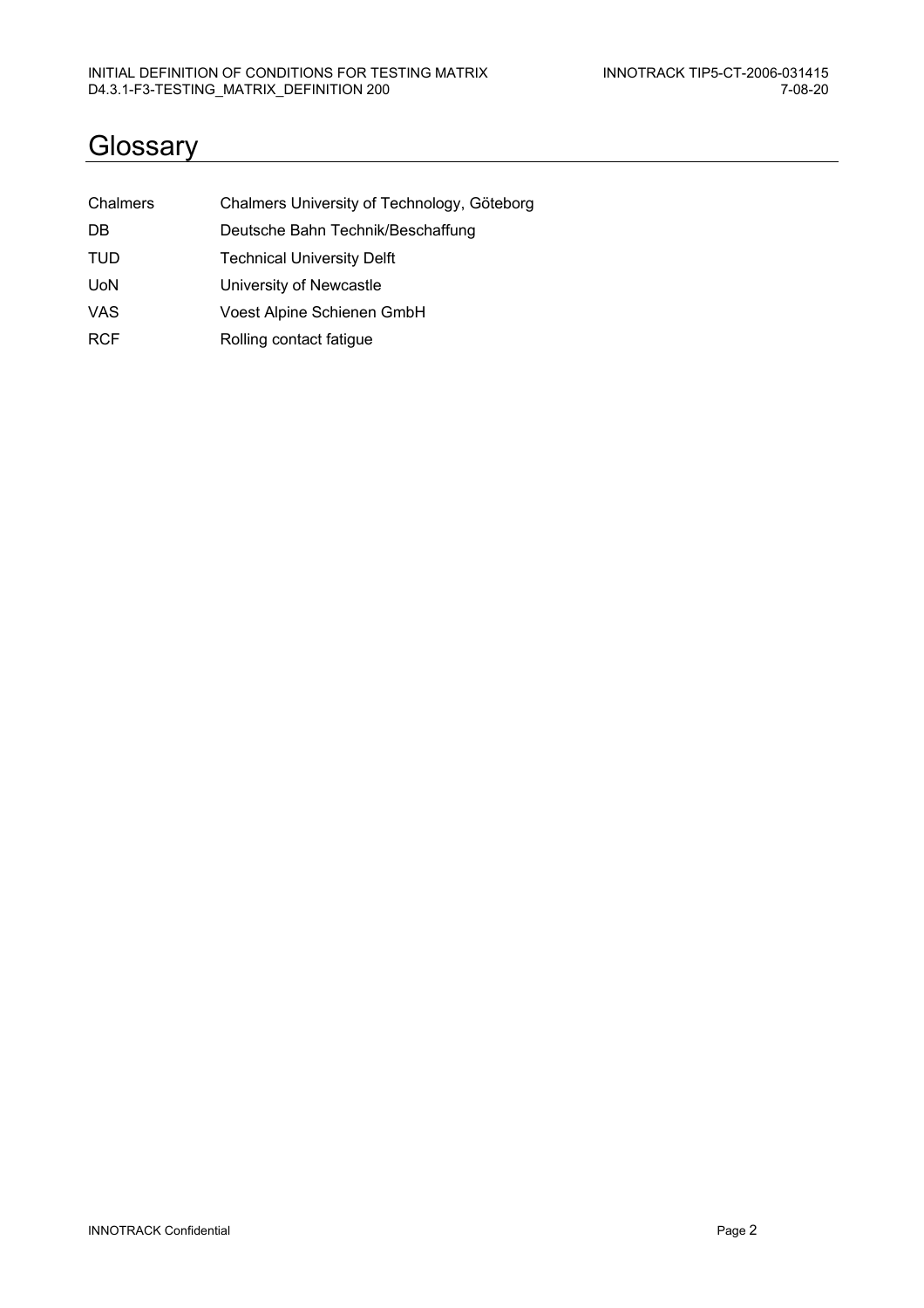# 1. Executive Summary

This pa per h as bee n writt en in orde r to define and reconcile the test matrix of the INNOTRA CK wo rkpackage 4.3 'Innovative laboratory tests of rail steels and joints'.

The tests shall be performed due to data obtained from site observations of railway operators. On the basis of these data a programme for specific laboratory tests will be established in order to validate the site observation results under different service conditions such as speed, axle loads, angle of attack etc.

Service conditions for laboratory tests (i.e. wheel-rail test rig or twin disk tests) will be derived from the above mentioned experiences and will be compared to th e experimental capabilities of the p roject partners. The conduction of the te sts is based on the experience of each project partner from other projects. Their transferability to rail material testing is a known risk of the work package.

The testing capabilities of the project partners are described as Annexes 1 to 4

| Annex | Originator    | Objective                                                     |
|-------|---------------|---------------------------------------------------------------|
| 1:    | UoN           | Description of twin disk rail material testing                |
| 2:    | VAS           | Description of test rig rail material testing                 |
| 3:    | DB            | Description of rail on roller tests                           |
| 4:    | Chalmers, TUD | Subsequent numerical calculations, regarding rail degradation |

The tests will be performed with original rail and wheel material. The grades, forces and other parameters of the tests have been reconciled within the workgroup. It is intended that the t est conditions of the different partner's tests should have common effects at RCF.

For proving this, numerical simulations provided by the other project partners will be used in the progression of the WP 4.3.

The combination 'operational demands vs. experimental capabilities' form the WP 4.3 test matrix as the main result of this deliverable.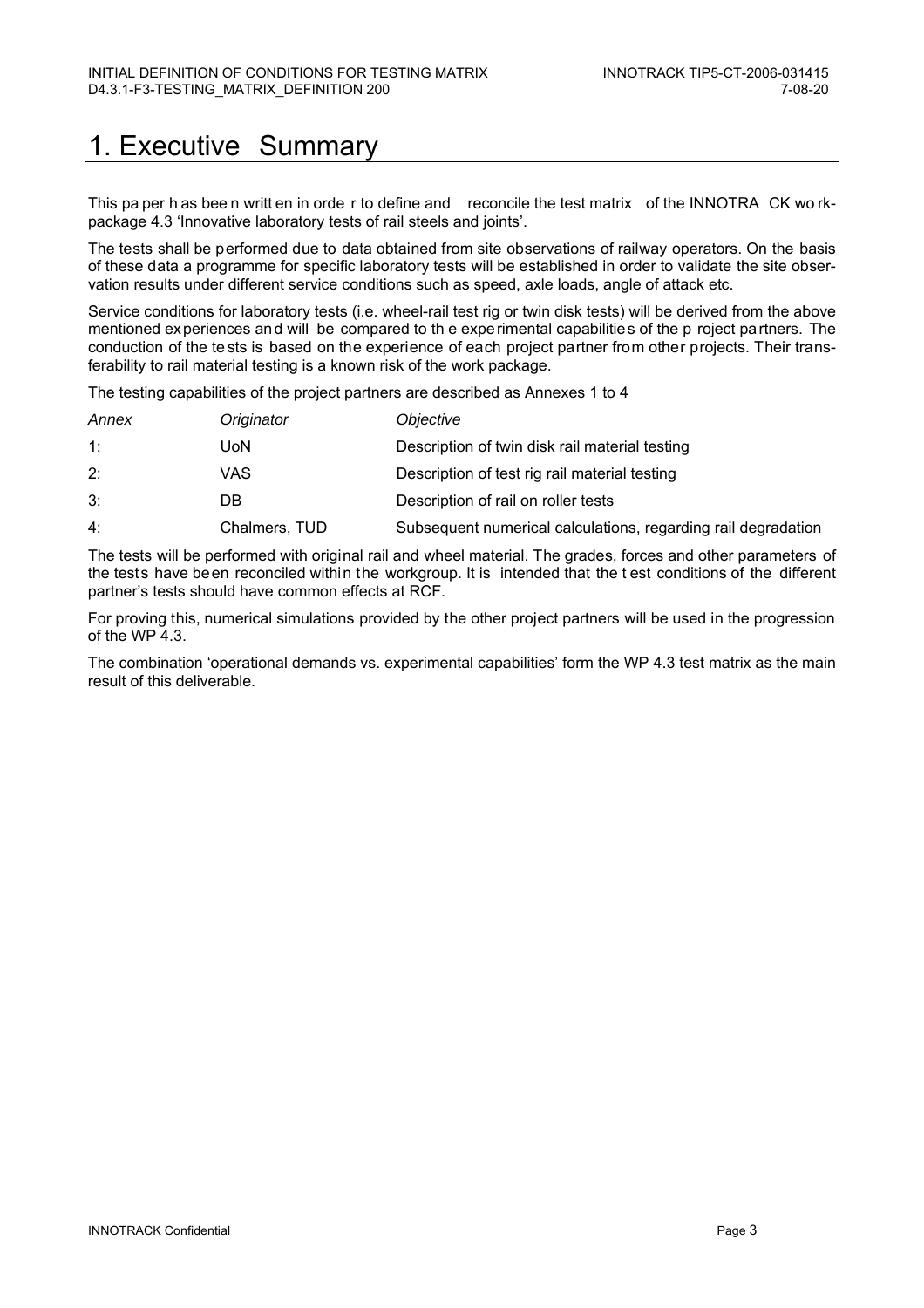# 2. Definition of the test matrix

# 2.1 Preliminary remarks

It is the aim of WP 4.3 to test and p rovide a rail material laboratory test that better reflects the expected performance of rail steels in service.

The reasons for laboratory tests are

- 1. The cost and the time requirem ent for site trials restrict their number and their repeatability. Consequently, there is a nee d to undertake controlled tests in the laboratory that will e nable extrapolation of the observed site results to a greater range of duty conditions.
- 2. Although the current CEN standard on rail steels (EN13674-1) has all ba sic material property tests their direct relevance to in service performance remains a subje ct of debate, especially regarding RCF which is one of the key rail degradation effects now. As the programme focuses on LCC reduction, laboratory tests could provide a link between metallurgy and rail-wheel contact mechanics that would affect future rail steel developments in order do reduce rail maintenance cost.

Regarding the 2<sup>nd</sup> aspect the initial discussion within the workgroup focused on the size of RCF cracks to be investigated in the work package. The project partners clarified that the experimental investigation and modelling are targeted in the area most useful for a technical stable railway operation.

The experimental basis for laboratory tests, such as

- Full scale wheel-rail roller rig
- Rail roller rig
- Twin -disc test
- Torsion tests

will be supplied by the project partners UoN, VAS, Corus and DB.

Corus wishes to point out that they do not intend to undertake any torsion tests but results from earlier tests undertaken by IRSID (France) could be made available. Experiences in evaluating the test result s could be given by the other partners involved Chalmers and TUD.

In order to find a comm on basis for e stablishing the test s, relating them to service conditions from rail test sites and comparing the data obtained a test matrix had to be agreed within the workgroup.

## 2.2 Constitution of the test matrix

#### 2.2.1 Conditions derived from railway operation

Wear and Rolling Contact Fatigue (RCF) are two important factors that determine the replacement cycles of rails. Whereas the me chanisms for wear are well u nderstood to be able to m anage the rai lway system to minimize wear, RCF is still not sufficiently understood to have efficient solutions to prevent the formation of RCF. Especially in curve s RCF defects like Head Checks (periodic cracks at the gau ge corner of the rail) and Spalling (Head Checks combine and cause material flaking) cause significant problems.

The workgroup decided that the o perational conditions of typical passenger cars moving through a curved track should be the basis for the testing matrix. It was not expected to use extreme co nditions such as hi gh speed or heavy load traffic for the tests because the tests should represent a typical situation at the track.

It is well-kno wn from railway operation that the RCF in curves depends on th e curve radius in combi nation with features of the bogie s which affect the angle o f attack of th e wheel against the ga uge corner. From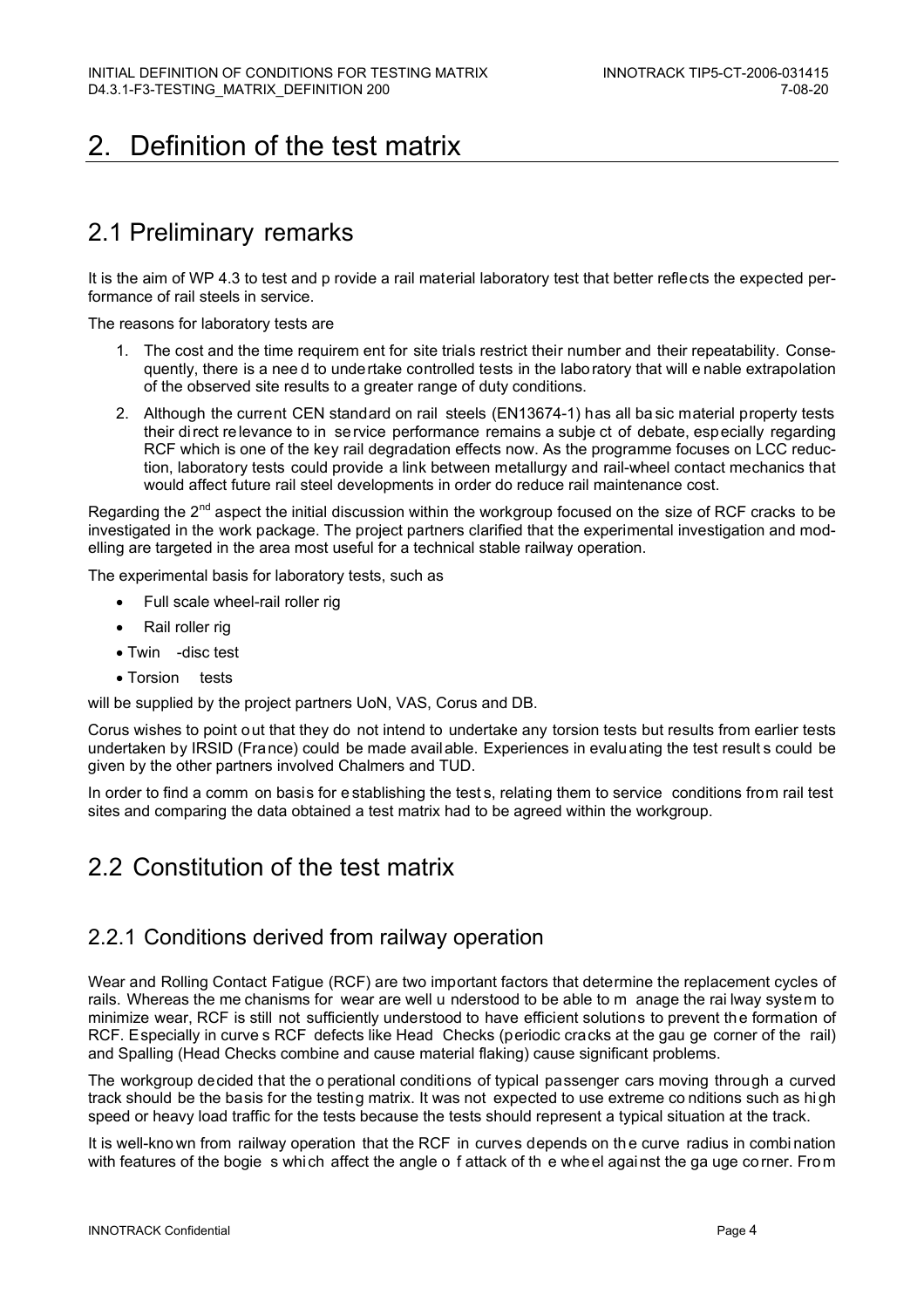simulations and other experience it can be assum ed that the ran ge of cu rve radii should be in the orde r of 500 to 1500 m in order to obtain angles of attack between 0 and 0.25°.

The wheel and rail profiles should be usually shaped 60 E1/E2; 1:40 / S1002. Environmental conditions such as humidity and temperature of the air should be involved as far as possible at the laboratories.

The vertical load should be oriented at a typical axle load of 150 … 200 kN. As VAS prefers a higher load on its test rig in order to obtain fast results a co mparison between this and normal conditions is intended. For twin disk or other tests an equivalent pressure has to be simulated.

The material properties are given from representative samples which are under discussion in the workgroup.

#### 2.2.2 Test conditions

The test matrix on the other hand describes which features can be tested by which of the methods. Although every test method will probably fit be st for one aspect of wear or RCF, it is int ended to define at l east one test configuration where the test methods are comparable among each other.

The initial definition of conditions for te sting of rail m aterials and welding methods on different test rigs are being described in the Annexes.

#### 2.2.3 Data obtained (Output) and evaluation of results

Finally an output of the tests is being defined. It consists of a reporting about the tests, initial and intermedial wear and profile measurements and a final metallurgical examination of the material properties.

It was agreed that cracks over 3-4mm in penetrated depth cannot be removed economically e.g. by grinding. Such rails require replacement instead. This is an upper limit on the sizes of interest.

The lower limit wa s less clearly defined, but could be taken as the size at which cracks can b e observed using a replica of the rail or test disc surface, giving a lower limit of 100-200μm.

A subsequent numerical evaluation of the worn profiles, forces etc. seems to be necessary in order to evaluate and compare the pressures and stresses during the tests. The methods of evaluation will be derived from existing models of stress distribution and plastic deformation by the project partners. Details are described in ANNEX 4.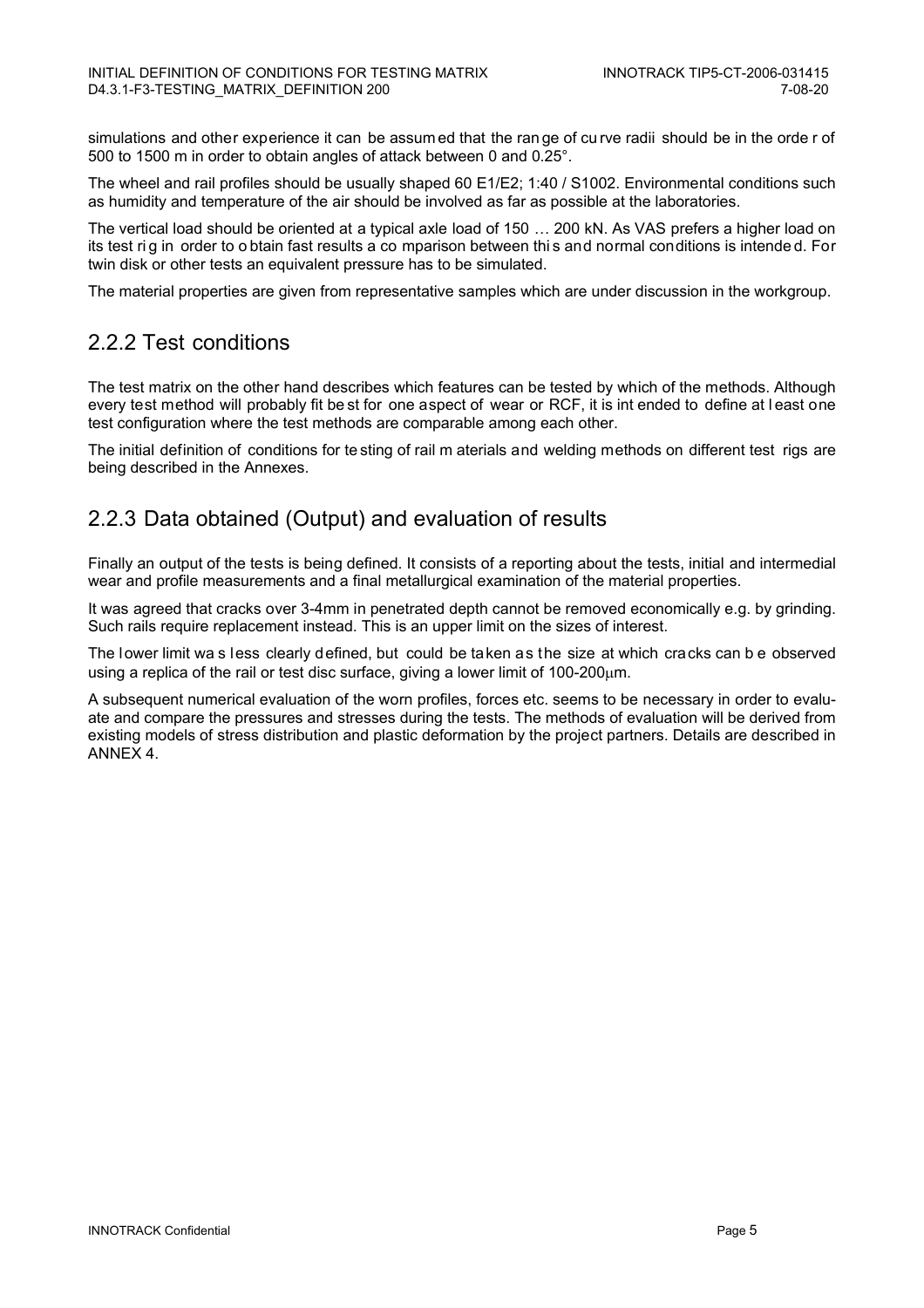## 2.3 WP 4.3 test matrix

### 2.3.1 Inputs

| Parameter                        | Overall test conditions,<br>(derived from operator's<br>observations) | Special test conditions,<br>derived from the capabilities<br>of each test rig |                                          |                                  |
|----------------------------------|-----------------------------------------------------------------------|-------------------------------------------------------------------------------|------------------------------------------|----------------------------------|
|                                  | (All rigs)                                                            | 1. DB Rig C                                                                   | 2. VAS RSP                               | 3. Twin disc                     |
| А:<br><b>Fixed conditions</b>    |                                                                       |                                                                               |                                          |                                  |
| Rail profile                     | 60 E <sub>2</sub>                                                     | 60 E <sub>2</sub>                                                             | 60 E2                                    | N/A                              |
| Rail Inclination                 | 1:40                                                                  | 1:40 or higher                                                                | 1:40 or any other                        | N/A                              |
| <b>Wheel Profile</b>             | S1002                                                                 | S1002                                                                         | S1002                                    | N/A                              |
| Wheel Steel                      | R7                                                                    | R7<br>or R8 (R9)                                                              | R7<br>(R8, R9 possible)                  | R <sub>7</sub>                   |
| Longitudinal<br>Slip             | Calculate from speed dif-<br>ferential                                | none Limited                                                                  |                                          | Controllable                     |
| Lubrication                      | Water (needs measuring)                                               | Water                                                                         | Water                                    | Water/Dry                        |
| Lateral load                     | As per equipment (needs<br>measuring)                                 | low (<10 kN)                                                                  | 40 kN or lower                           | None                             |
| B:<br><b>Variable conditions</b> |                                                                       |                                                                               |                                          |                                  |
| Vertical Load                    | up to 22.5 t axle load <sup>1</sup>                                   | 80 kN and 150 kN<br>per wheel                                                 | $200 \text{ kN}$ and<br>150 kN per wheel | Equivalent con-<br>tact pressure |
| Angle of<br>attack               | variable                                                              | 0°, 0.25° and/or other<br>(to be confirmed)                                   | $0^{\circ}$ , 0.25 $^{\circ}$            | $\Omega^{\circ}$                 |
| Rail steels                      | 260, R350 HT, 400HB                                                   | R260, R350 HT<br>$(400$ HB)                                                   | R260, R350 HT,<br>400HB                  | 260, 350 HT,<br>400HB            |

j

 $1$  All forces regarding the rolling contact will be given in kN. Only the axle loads of a vehicle or the total loads of a railway line will be given in t, MGT etc. because of older rail way conventions. A number of 10 can be used as approximate conversion factor.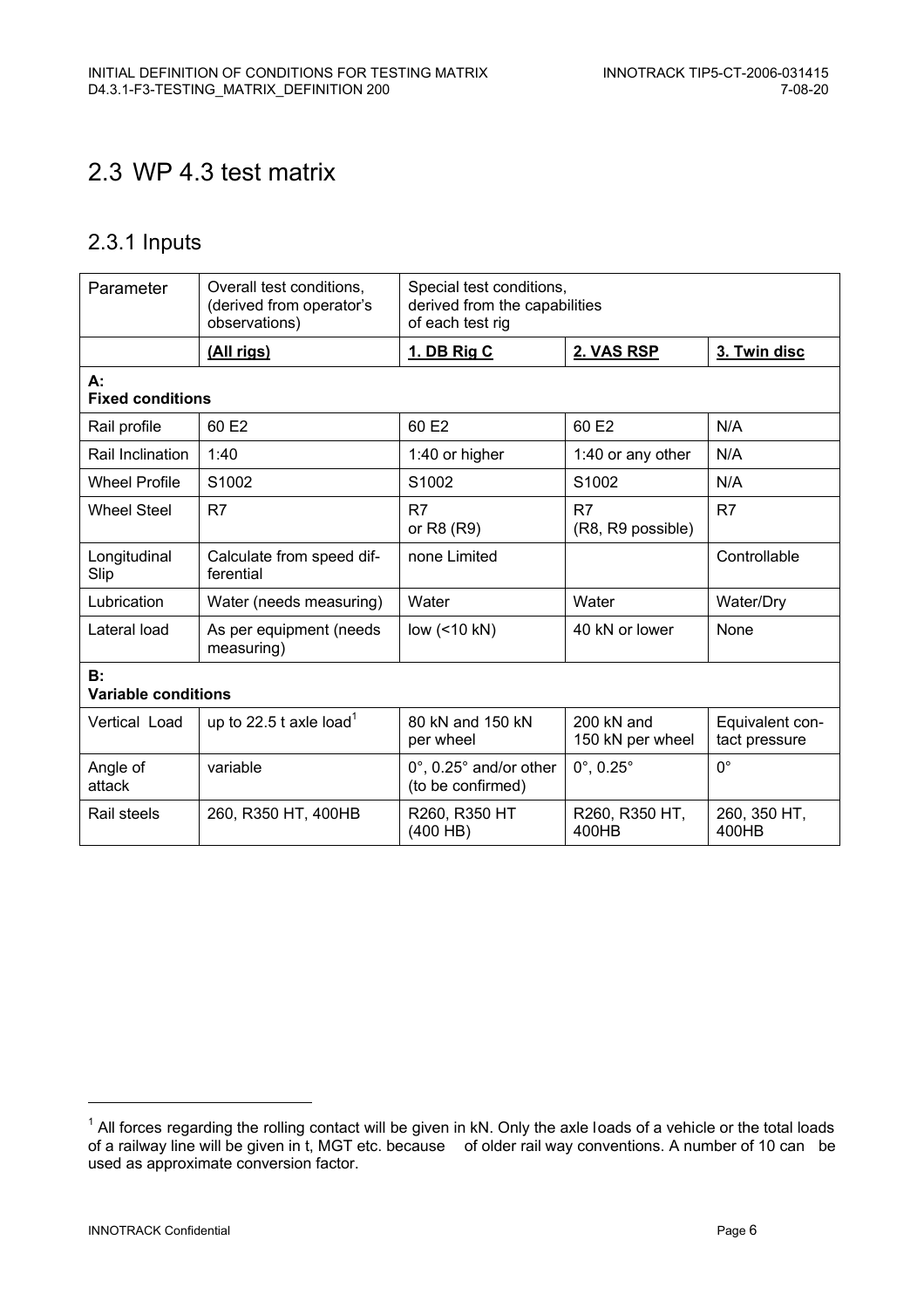### 2.3.2 Outputs

| Parameter                   | Requirements for obser-<br>vation                      | Special requirements for observation<br>at the different test rigs                                                            |            |                               |
|-----------------------------|--------------------------------------------------------|-------------------------------------------------------------------------------------------------------------------------------|------------|-------------------------------|
|                             | (All rigs)                                             | 1. DB Rig C                                                                                                                   | 2. VAS RSP | 3. Twin disc                  |
| C:                          | Outputs to be documented during testing                |                                                                                                                               |            |                               |
| Environmental<br>conditions | Air temperature & humid-<br>ity                        | Temperature of contact partners<br>none<br>(if possible)                                                                      |            |                               |
| Wear rate                   | Wear measurement                                       | wear vs. no of cycles<br>for both wheel and rail                                                                              |            | Mass loss                     |
| Profile data                | Profile (coordinate) meas-<br>urement                  | Diameter loss<br>Profile loss by coordinate measuring<br>machine (rail + wheel)                                               |            |                               |
| <b>RCF</b>                  | Document the initiation                                | numbers of load cycles and cumulative loading                                                                                 |            |                               |
|                             | and growth of cracks.                                  | Period to initiation                                                                                                          |            |                               |
|                             | A definition of crack initia-<br>tion is still needed. | Eddy current testing (if applicable).                                                                                         |            |                               |
| Crack parame-               | Document the final status                              | Photographic documentation,<br>p - Position of cracks in mm,<br>i.e. distance between gauge corner G<br>and center of cracks. |            | Photographic<br>documentation |
| ters $2$                    | of cracks                                              |                                                                                                                               |            |                               |
|                             |                                                        | $a_q$ - angle of cracks<br>i.e. angle between gauge corner G and<br>visible direction of cracks                               |            |                               |
|                             |                                                        | I – (visible) length of cracks in mm                                                                                          |            |                               |
|                             |                                                        | These measures can be seen in top view:                                                                                       |            |                               |
|                             |                                                        |                                                                                                                               | G          |                               |
|                             |                                                        | d -Crack density, i.e. cracks per 10 mm.                                                                                      |            |                               |

-

 $^{2}$  The mea surement of the positio n, sizes and an gles of head che cks will be d efined at the WP meeting i n October 2007 on the basis of the "blue book" [1] and other related documents.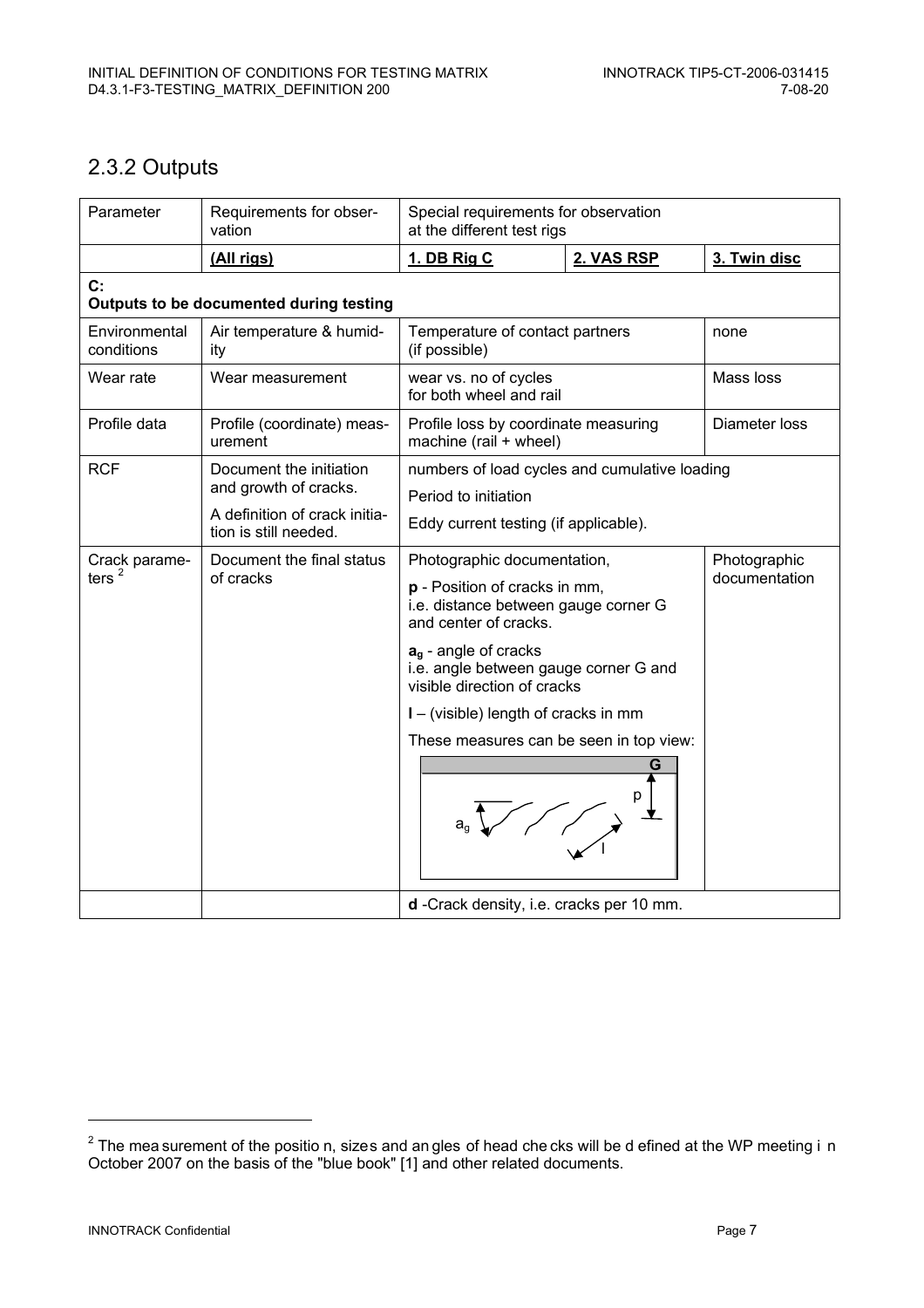#### 2.3.2. Outputs (continued)

| Parameter                                                                                                                                                                                                      | Requirements for obser-<br>vation                                               | Special requirements for observation<br>at the different test rigs                                                                                                                                                                                              |            |              |  |
|----------------------------------------------------------------------------------------------------------------------------------------------------------------------------------------------------------------|---------------------------------------------------------------------------------|-----------------------------------------------------------------------------------------------------------------------------------------------------------------------------------------------------------------------------------------------------------------|------------|--------------|--|
|                                                                                                                                                                                                                | <u>(All rigs)</u>                                                               | 1. DB Rig C                                                                                                                                                                                                                                                     | 2. VAS RSP | 3. Twin disc |  |
| D:                                                                                                                                                                                                             | Outputs to be documented after metallographical examination                     |                                                                                                                                                                                                                                                                 |            |              |  |
| Results of<br>metallographi-                                                                                                                                                                                   | Document the structure of<br>cracks and deformation<br>within the rail material | $a_s$ - Angle of cracks<br>i.e. angle related to rail surface S.                                                                                                                                                                                                |            |              |  |
| cal examina-<br>tion <sup>3</sup>                                                                                                                                                                              |                                                                                 | $d_d$ - depth of crack penetration $d_d$ in mm<br>i.e. thickness of damaged material                                                                                                                                                                            |            |              |  |
|                                                                                                                                                                                                                |                                                                                 | $d_p$ – characterisation of microhardness and/or plastic defor-<br>mation in mm (if applicable)                                                                                                                                                                 |            |              |  |
|                                                                                                                                                                                                                |                                                                                 | These measures can be seen in a vertical cross section view:                                                                                                                                                                                                    |            |              |  |
|                                                                                                                                                                                                                |                                                                                 |                                                                                                                                                                                                                                                                 | S          |              |  |
|                                                                                                                                                                                                                |                                                                                 | $d_d, d_p$<br>$a_{\rm s}$                                                                                                                                                                                                                                       |            |              |  |
|                                                                                                                                                                                                                |                                                                                 |                                                                                                                                                                                                                                                                 |            |              |  |
| E:                                                                                                                                                                                                             | Outputs to be evaluated by numerical simulation                                 |                                                                                                                                                                                                                                                                 |            |              |  |
| Numerical<br>Determine the shear<br>Compare the pressure/shear stresses of the different test rigs                                                                                                             |                                                                                 |                                                                                                                                                                                                                                                                 |            |              |  |
| simulation                                                                                                                                                                                                     | stresses and pressures<br>on the basis of the profiles<br>measured              | Determine the location<br>of maximum pressure/maximum shear stress                                                                                                                                                                                              |            |              |  |
|                                                                                                                                                                                                                |                                                                                 | Determine additional parameters (slip, friction etc.)                                                                                                                                                                                                           |            |              |  |
| Assessment<br>of available<br>predictive<br>models                                                                                                                                                             | Prediction of Wear and<br><b>RCF</b> initiation and Growth                      | The tests planned in WP4.3 provide well controlled inputs and<br>closely monitored test conditions and include the contribution<br>of steel composition from the various grades, it is the ideal<br>environment to establish the efficacy of predictive models. |            |              |  |
|                                                                                                                                                                                                                |                                                                                 | Corus will undertake "blind prediction" of the results from<br>these tests using its own developed models.                                                                                                                                                      |            |              |  |
| The scientific analysis of the tests to be undertaken by UoN<br>(and possibly by Chalmers and TUD) should also provide<br>some guidance on predictability of wear and RCF under such<br>controlled conditions. |                                                                                 |                                                                                                                                                                                                                                                                 |            |              |  |

-

 $3$  See previous footnote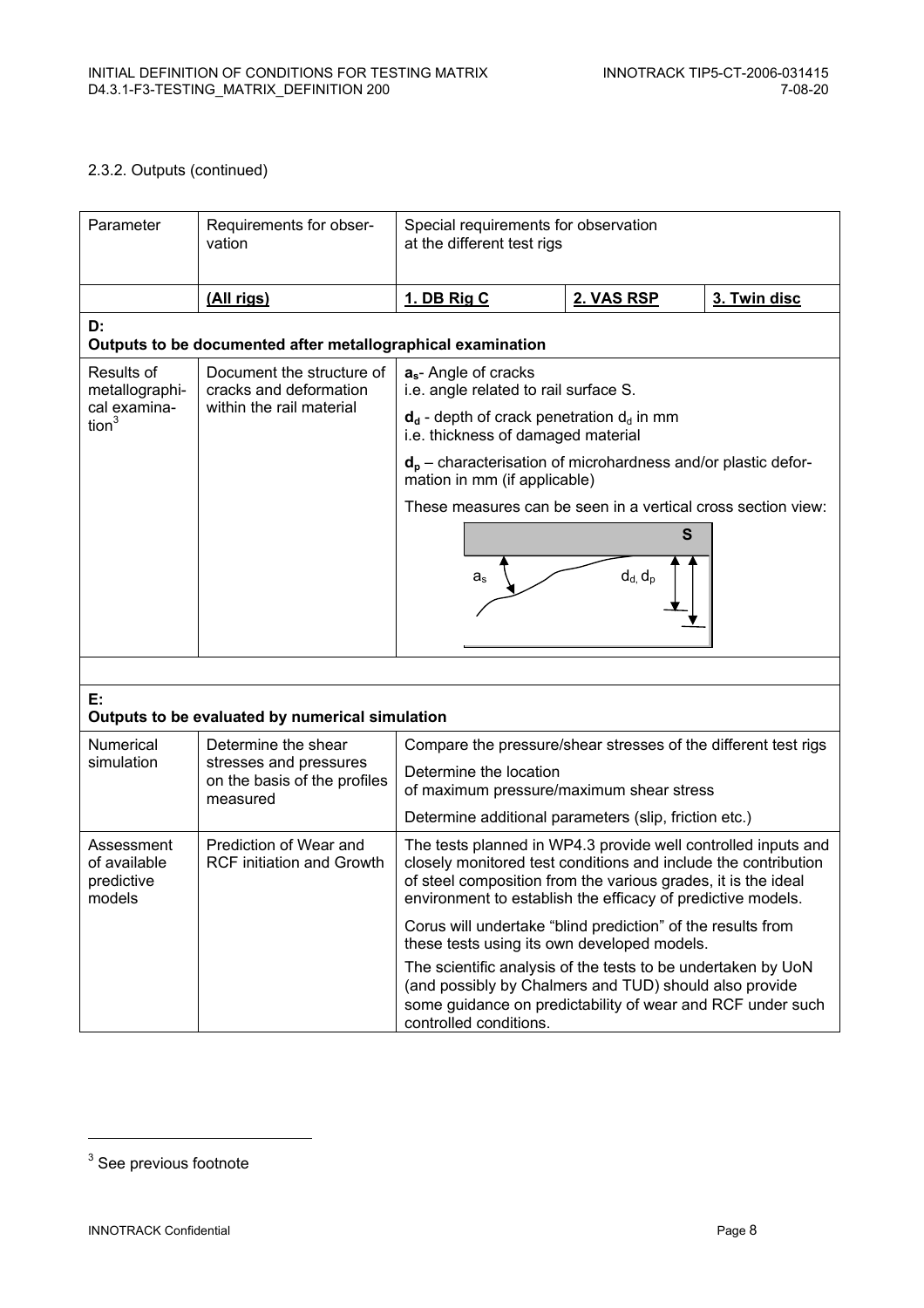# 3. Next steps

The following table shows the tasks in order to prepare a testing matrix and to perform first test rig measurements. The tasks are appointed within the workgroup in order to prepare, to conduct and to document the tests as well as to compare and evaluate the results of testing.

| Work to be done                                                                                             | Who?                             | When?                     |
|-------------------------------------------------------------------------------------------------------------|----------------------------------|---------------------------|
| Confirm deliverable report D4.3.1, final draft                                                              | all                              | 30-05-07                  |
| <b>Additional remarks</b>                                                                                   | all                              | 15-06-07                  |
| Release report as D4.3.1                                                                                    | DB                               | End of June               |
| Drafted version of D4.3.2: Establish relevant material properties<br>tests                                  | Corus                            | End of July               |
| Comments (if nesc.)                                                                                         | all except DB                    | August 10                 |
| Final version of D4.3.2                                                                                     | Corus                            | End of August             |
| Send data to TUD, Chalmers                                                                                  | DB (VAS).<br><b>UoN</b>          | <b>ASAP</b>               |
| Appoint data exchange for numerical simulations<br>(to be done step by step, DB will answer within 2 weeks) | Chalmers<br><b>TUD</b>           | Report at next<br>meeting |
| Perform preliminary test at DB full scale test rig<br>(has already been done in April 07)                   | DB                               | Report end of<br>August   |
| Perform 1st test series at full scale (VAS)                                                                 | <b>VAS</b>                       | Autumn 07                 |
| Prepare twin disc machine for testing (UoN)                                                                 | <b>UoN</b>                       | Ok                        |
| Derive similarity conditions for twin disc tests from known me-<br>chanical models                          | UoN Ha                           | s already<br>been done    |
|                                                                                                             |                                  |                           |
|                                                                                                             |                                  |                           |
| Invite to Autumn meeting at 16 Oct. 2007                                                                    | Jay J. (Corus)<br>Detlev U. (DB) | <b>Early Sept.</b>        |
| Reconsider established models                                                                               | all                              | Next meeting              |
| Report on tests and test machine (if progressed)                                                            | VAS, UoN, DB                     | Next meeting              |
| Appointment on exchange of measurement data                                                                 | all                              | Next meeting              |
|                                                                                                             |                                  |                           |
| Long term planning                                                                                          |                                  |                           |
| Plan and perform additional test series (if required)                                                       | DB/VAS                           | End 2007                  |
| Perform twin disk tests                                                                                     | <b>UoN</b>                       | End 2007                  |
| Compare and evaluate results                                                                                | Chalmers, TUD                    | to be defined             |
| Reconsider results, review report                                                                           | all                              | Jan. 2008<br>meeting      |
| Report on test results D4.3.3.                                                                              | DB/VAS/UoN                       | March 2008                |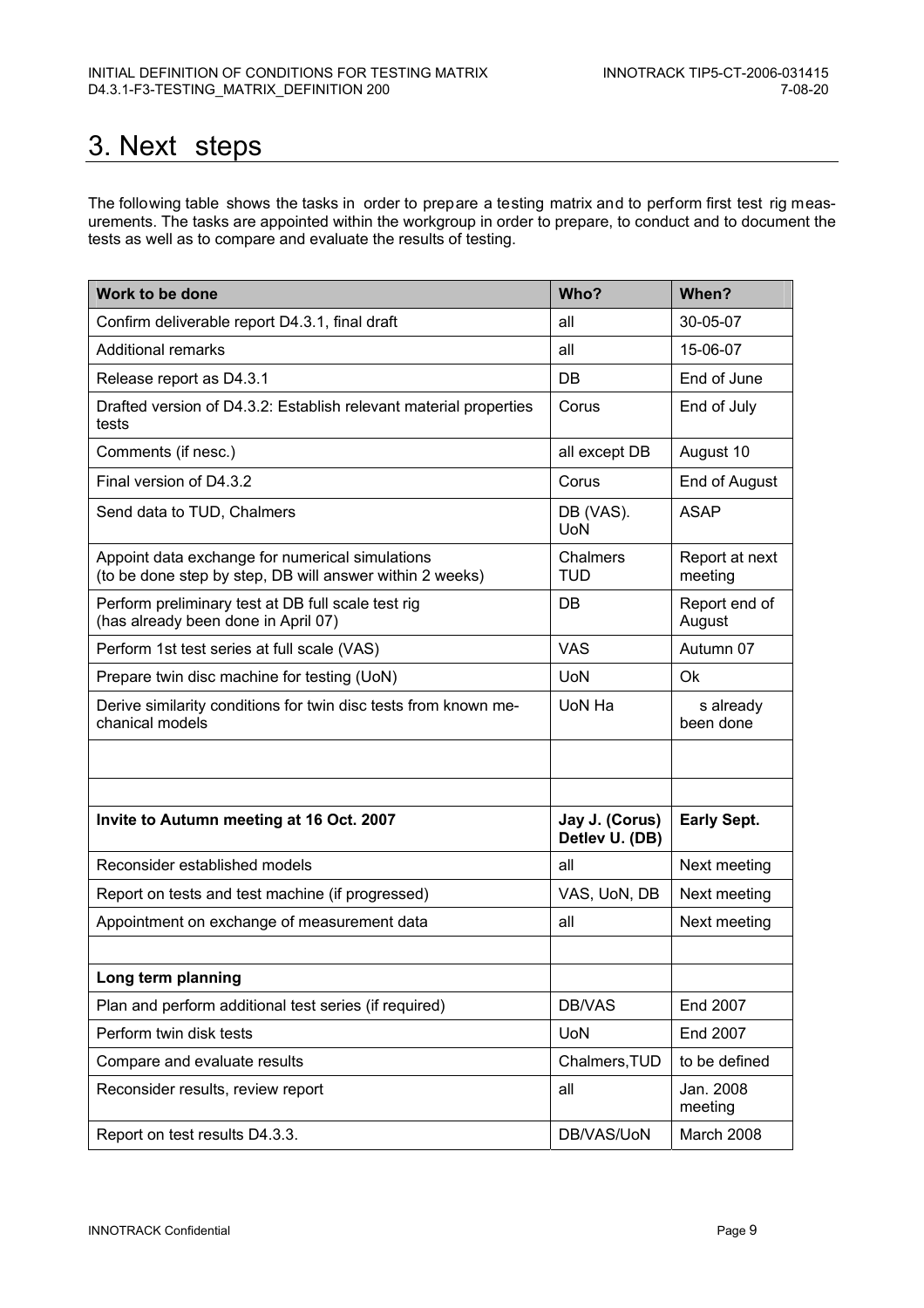# 4. Bibliography

The features of the different test rigs have been de scribed in se veral publications. They wi ll not be further explained in the annexes.

For the definition of RCF in rails:

1. Rolling Contact Fatigue in Rails; A Guide to Current understanding an practice. Produced by RAIL-TRACK PLC, Issue 1, Heron Press Birmingham, February 2001,

For the twin disk tests (UoN):

2. FLETCHER DI & BEYNON JH, Development of a machine for closely controlled rolling contact fatigue and wear testing, Journal of Testing and Evaluation, 2000, 267-275.

For the VAS full scale test rig:

3. EADIE D, ELVIDGE D, OLDKNOW K, STOCK R, POINTNER P, KALOUSEK J & KLAUSER P, The effects of top of rail friction modifier on wear and rolling contact fatigue: full scale rail-wheel test rig evaluation, analysis and modelling, CM2006 – Proceeding  $7<sup>th</sup>$  international conference on contact mechanics and wear of rail/wheel systems, pp 411 – 419, 2006.

For the DB full scale test rigs:

- 4. ULLRICH D & LUKE M, Simulating rolling-contact fatigue and wear on a wheel/rail simulation test rig, WCRR 2001 – Proceedings 5th World Congress on Railway Research, Cologne, Germany, 2001.
- 5. ULLRICH D, MAEDLER K & ZOLL A, Testing of wheel/rail technologies on test rigs and in operational trials, RTR - Railway Technical Review 04/2005, pp 29-33.
- 6. Test Report DB 05-P-0037-TZF93-FE-0631\_E, Validation of crack initialisation (head checks) on the RASP wheel/rail test rig Work package 4.1 in "NOVUM – Rail Track Performance" (DEUFRAKO Project), 2005.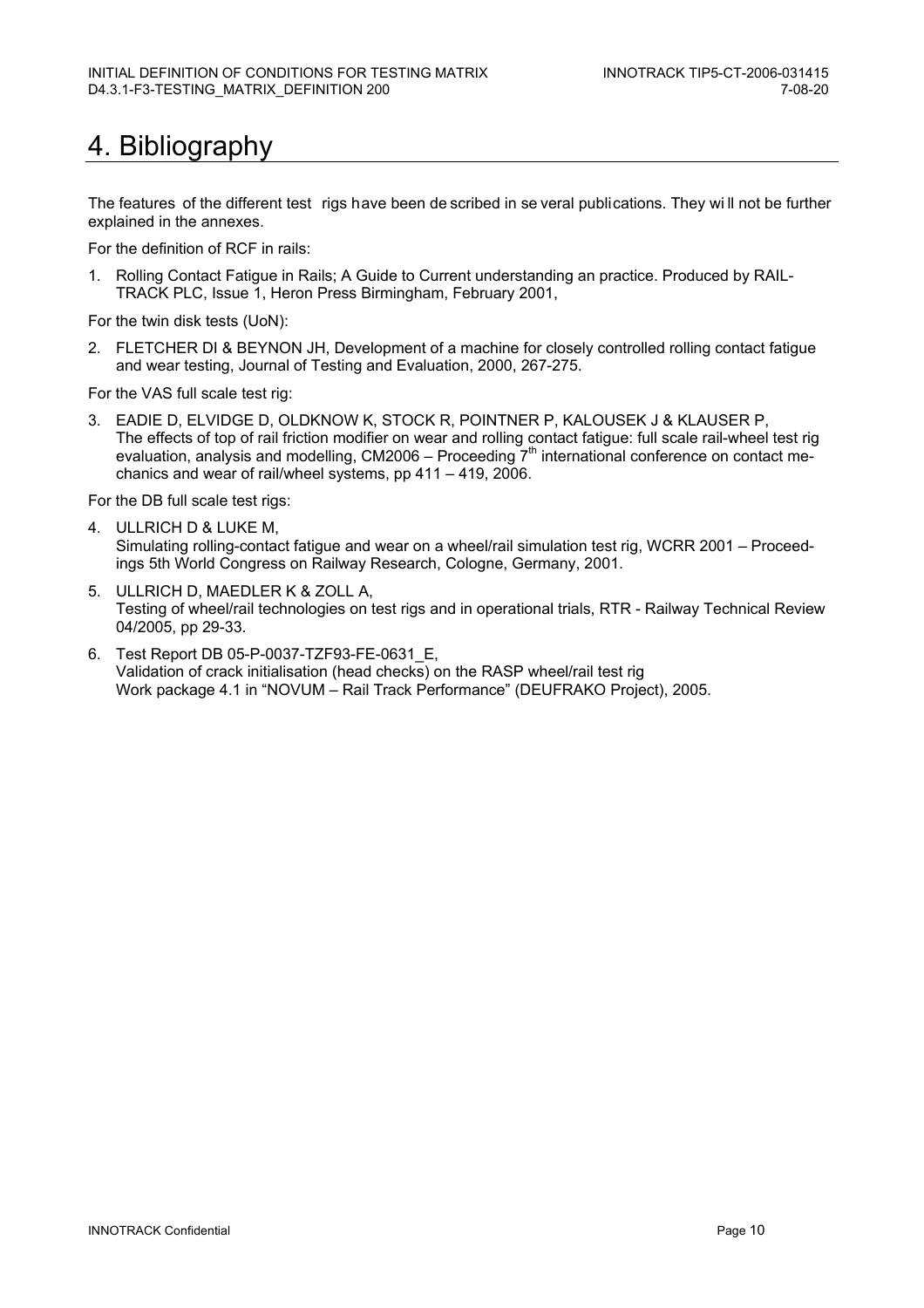# 5. Annexes

### 5.1 ANNEX 1: Description of twin disk rail material testing (UoN)

*Contributed by Francis Franklin UoN* 

#### 5.1.1 SUROS Twin-Disc Machine

The SUROS twin-disc machine has been designed to simulate a wheel in rolling/slidi ng contact with a rail. The disc diameter is typically about 47mm, suitable for machining disc specimens from real rail and wheel sections [2]. The rail disc is driven at fixed speed by the lathe, and the wheel disc is driven by an A/C motor; the speed of the wheel disc, and th us the relative (longitudinal) slip, can the refore by controlled p recisely. During testing, and eddy-current probe is used to check for cracks.



*Figure A1-1: Schematic of SUROS twin-disc machine.* 



*Figure A1-2: Left: Disc specimens are cut from rail and wheel sections. Right: Usual dimensions are 47mm diameter and 10mm track (running) width.*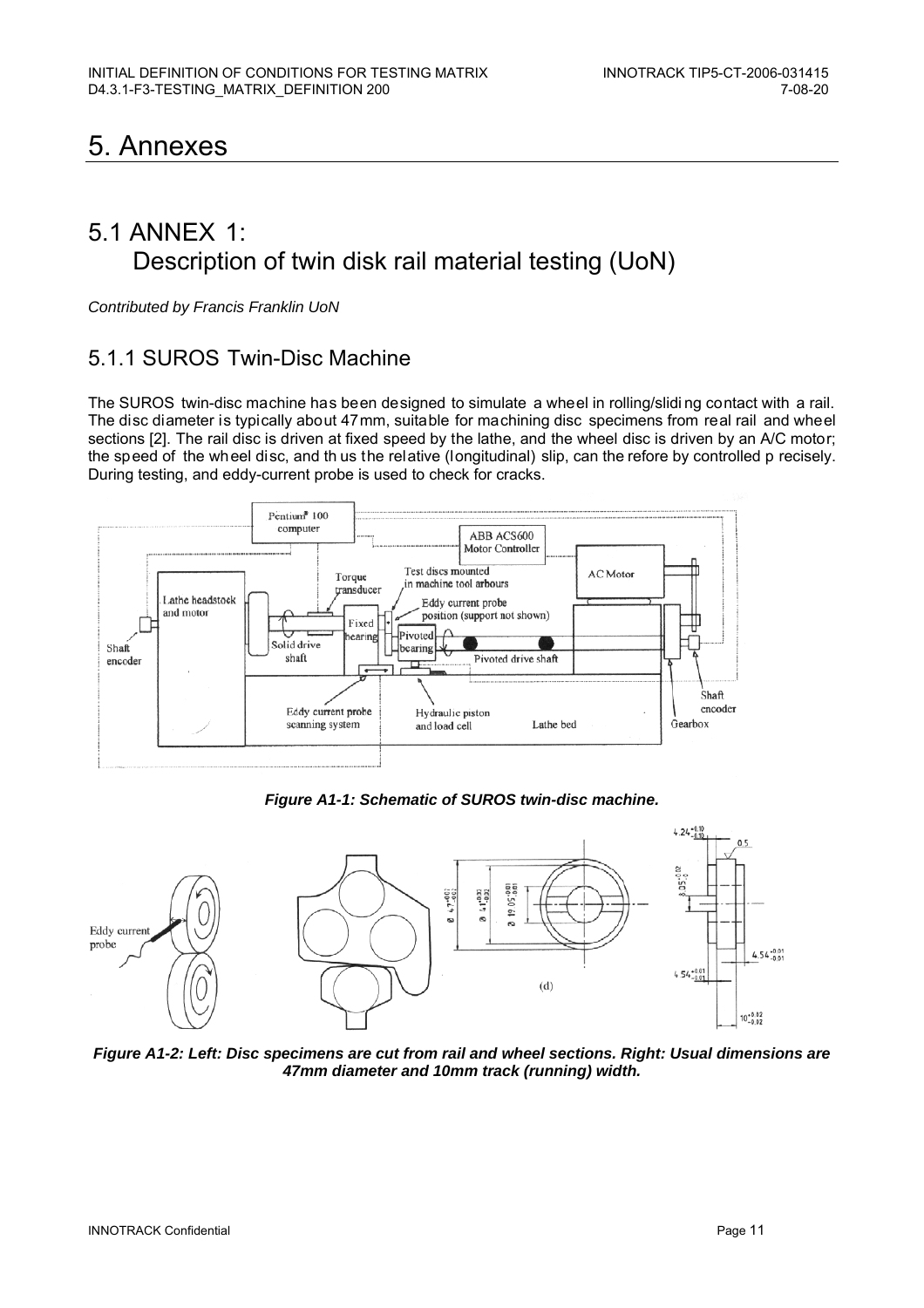### 5.1.2 Proposed Tests

It is proposed to test three different rail materials (260, 350HT, 400HT – or other, as agreed by WP4.3 partners). Short sections of rail of these types will be required for manufacture of twin-disc specimens.

For each of the three selected rail steels, three twin-disc tests will be performed (i.e., a total of nine tests):

- 1. 5000 cycles dry (i.e., without water or other lubrication).
- 2. 5000 cycles dry, followed by 10000 cycles with water lubrication.
- 3. 10000-15000 cycles dry. (Subject to change, following analysis of earlier tests.)

Tests will be performed at contact pressure1500MPa and slip -1% (to simulate a driving wheel), conditions which have been used extensively with the SUROS machine in the past.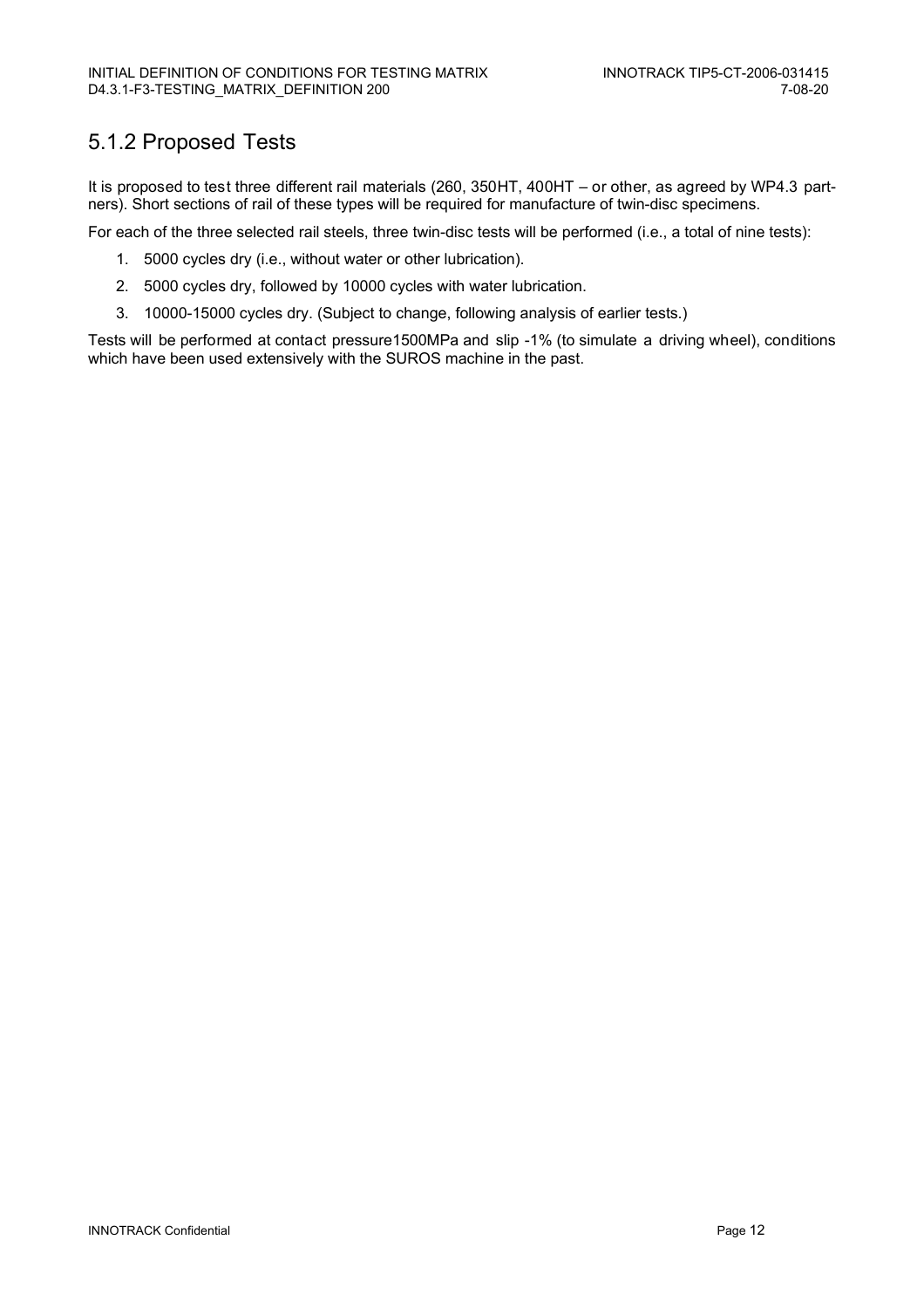# 5.2 ANNEX 2: Description of test rig rail material testing (VAS)

*Contributed by Richard Stock, VAS* 

### 5.2.1 Full scale test rig

Experimental work will be carried out o n a full scale rail wheel te st rig at voe stalpine. This equipment was developed to provide a quick and reproducible test capability of rail wear and RCF [3].



*Figure A2-1: Full scale test rig of voestalpine Schienen GmbH* 

A 1.5m piece of test rail is attached to a carriage which moves hydraulically underneath a common locomotive or freight wheel. The following loads can be applied to the wheel-rail contact:

- Vertical (N): up to 1.000 kN
- Lateral (Q): up to 100 kN
- Longitudinal (braking or accelerating) (T): up to 35 kN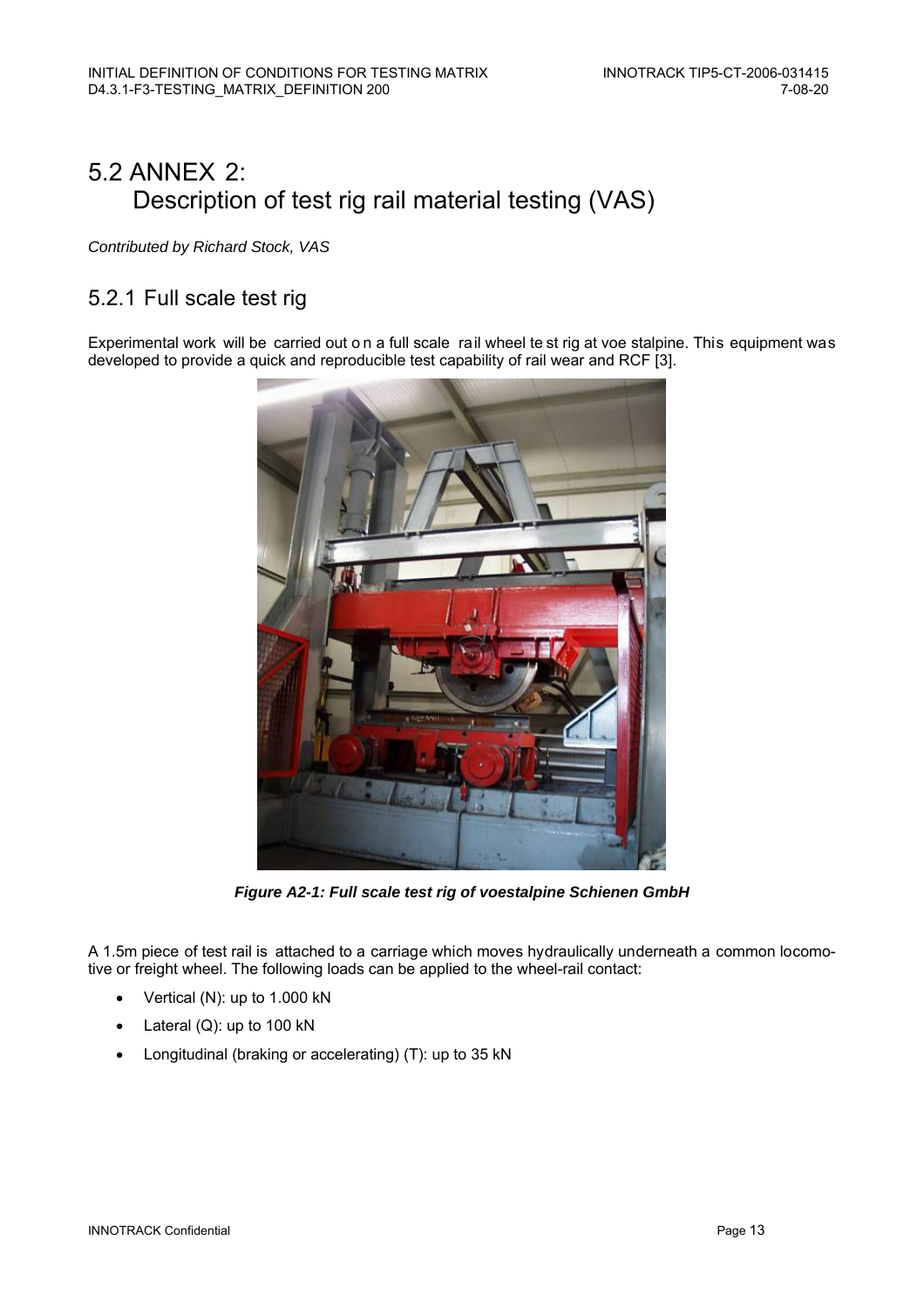

*Figure A2-2: Loading conditions - forces* 

The angle of attack between wheel and rail can be set to either 0, 0.25 or 0.5 degrees. Rail cant is adjustable with a ribbed base plate or wedge to alter wheel-rail contact conditions.



*Figure A2-3: position adjustments* 

The loaded rail length (approx. 1m) is divided into three parts:

- The first 0.2 m in which the hydraulic system is po wering up and accelerating the rail carriage (accelerating area).
- The rail test area (0.5 m) with stable lo ad and speed conditions. All rail tests were done on this section (testing area).
- Carriage stopping distance (0.2 m breaking area).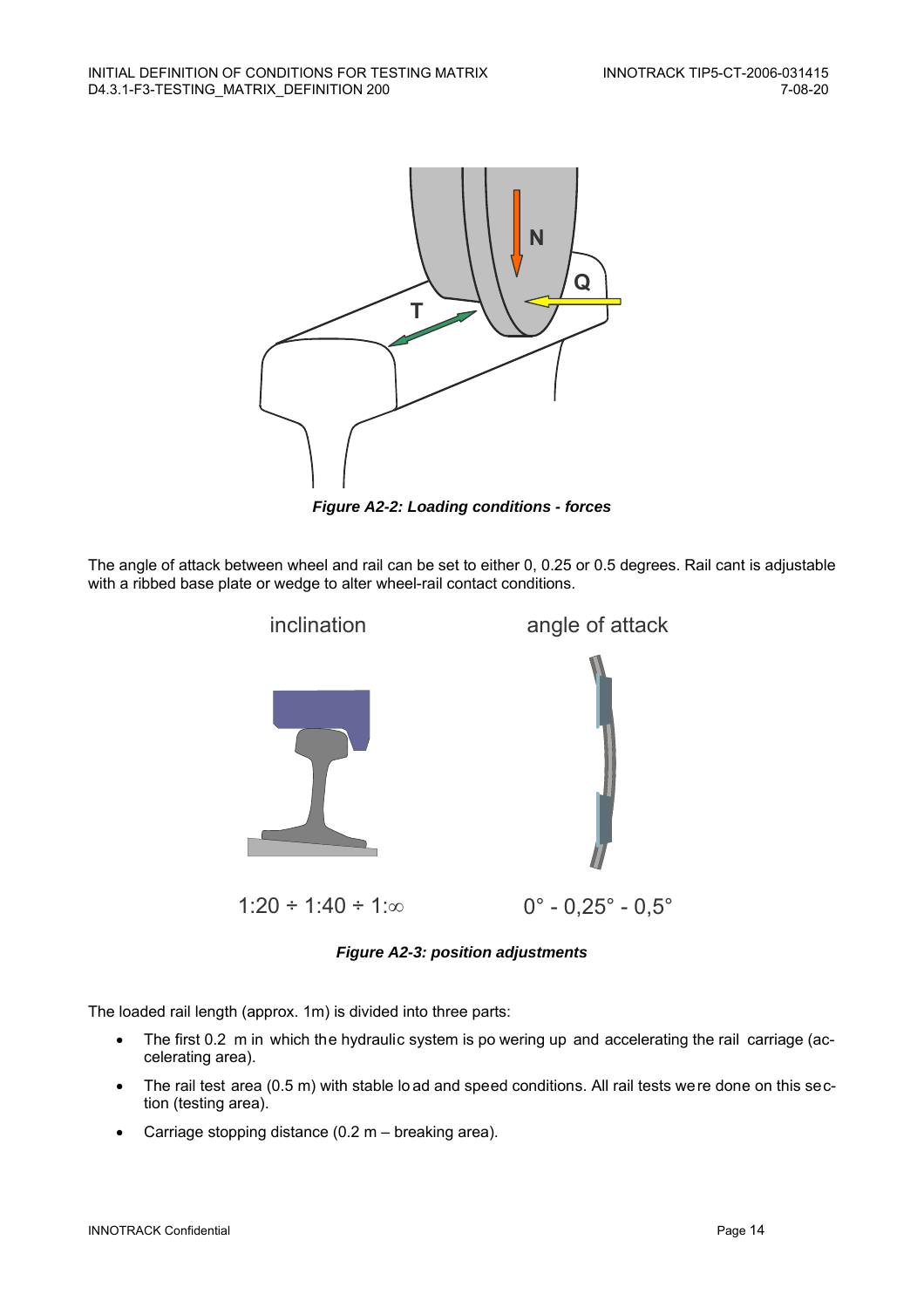

*Figure A2-4: motion uni-/bi-directional* 

The test ri g can simulate uni-directional or bi -directional traffic conditions. In this wo rk only uni-directional running was simulated. For uni-directional running the wheel is lifted up while the rail carriage is returning at the end of a pass, and then gently set down on the rail to start another rolling cycle.

The speed of the test ri g is limited to 1m/s, allowing a maximum of 33,000 wheel passes in a 24 h our period.Forces are measured within the hy draulic cylinders. Rail and wheel p ositions are recorded in all three dimensions with displacement sensors. Room temp erature and air humidity are recorded d uring each test. All measured data is stored in a database for post processing and test evaluation.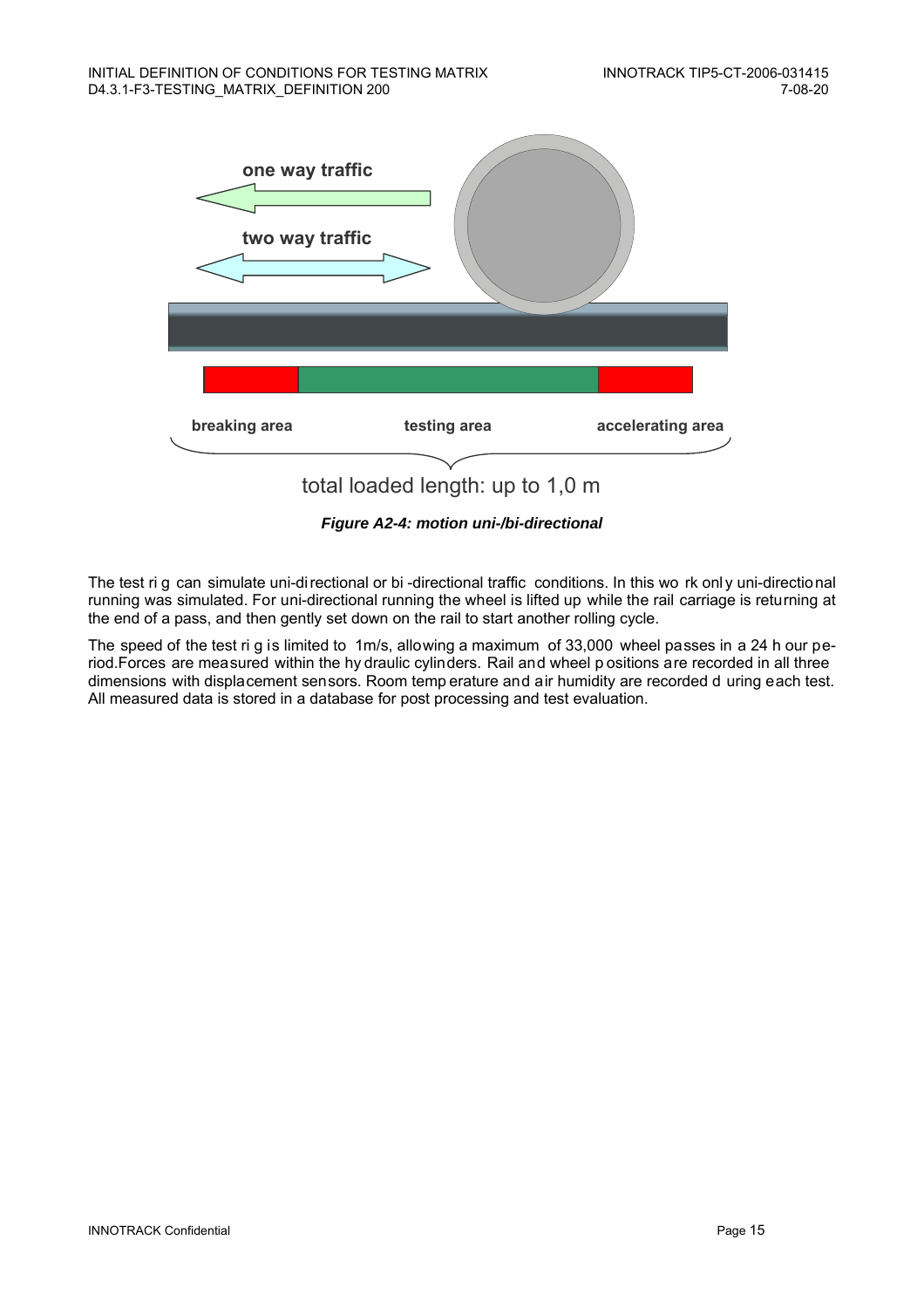## 5.3 ANNEX 3: Description of rail on roller tests (DB)

*Contributed by Detlev Ullrich, DB* 

#### 5.3.1 The test rigs used

RCF at rail heads shall be examined at the test rigs C or A of DB under original size (1:1). Both the roller rigs consist of a pair of 2100-mm rail rollers upon which original sized wheelsets can unroll under axle loads up to 300 kN. The geometry of the wheel/rail contact such as angle of contact or lateral displacement can be fitted to the real conditions.

Test rig A is being used for programmable, non-steady-state wheelset simulations. It can be driven up to 310 km/h. Only the rail heads are of R260 steel grade which cannot be exchanged. Therefore other steel grades are not possible to be tested with the rig. Details of the test rig are given in reference [4]. It has been proved in the past that RCF can be observed at the rail heads as well as at the wheel threads (see refs. [5] and [6]).

Test rig B is being used for testin g of wheelsets under steady state conditions or at the m ost slow lateral movements. It has a variab le gauge width and can be driven up to 160 km/h. On e aim of this work pa ckage is to use real rail heads on it and to exchange them later. For doing this the rail heads have to cut from t he rail, bend int o circular form and mount at the rail rolle rs. Details of the proce dure will be gi ven below, although it is not fully clear whether the assemblage will fit the test conditions.

An overview of the test rigs is given below:

|               |                    | <b>Test rig A</b>                                         | <b>Test rig C</b>                                             |
|---------------|--------------------|-----------------------------------------------------------|---------------------------------------------------------------|
| Wheelset      | Diameter:          | Up to Ø 1250 mm                                           | Up to Ø 1250 mm                                               |
|               | Profile: S1002     |                                                           | S1002                                                         |
| Rail          | Rail profile:      | e.g. 60 E2 1:40                                           | 60 E2                                                         |
|               | Diameter           | 2.100 mm                                                  | 2.100 mm                                                      |
|               | Gauge              | 1435 mm                                                   | variable                                                      |
|               | Velocity           | Up to 306 km/h (190 mph)                                  | Up to 160 km/h (100 mph)                                      |
| Servo-        | Contact force:     | $2\times150$ kN                                           | $2\times150$ kN                                               |
| hydraulics    | Lateral force:     | max. 30 kN                                                | max. 100 kN                                                   |
|               | Control:           | Dynamic, programmable                                     | steady state, slow late<br>ral<br>motion                      |
| <b>Others</b> | Lubrication:       | Water, oil based lubricants.                              | Water, oil based lubricants.                                  |
|               | power consumption  |                                                           | can be measured                                               |
|               | thermal monitoring | yes                                                       | yes                                                           |
| Applications  |                    | Rolling contact fatigue and wear<br>at different material | crack p ropagation at axles,<br>threads an d r elated equ ip- |
|               |                    | Diagnosis of noi se and vibra-<br>tions                   | ment<br>testing of bearings                                   |
|               |                    | Testing of bearings                                       |                                                               |
|               |                    | Curve squeal and lubrication                              |                                                               |

#### **Table A3-1: Technical data of the test rigs**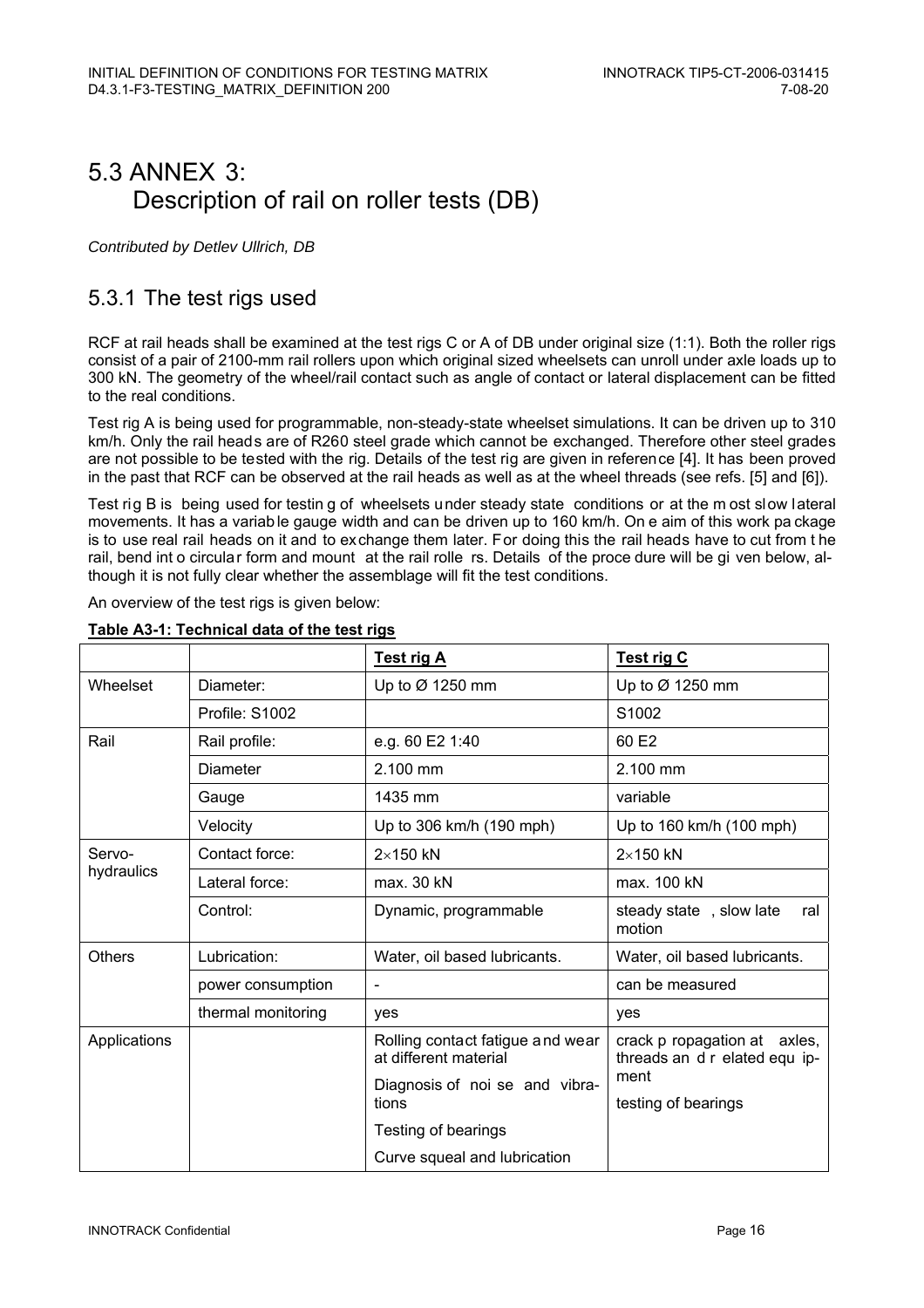### 5.3.2 Scope of testing

It is aimed to simulate head check initiation and growth at a roller rig.

The testing conditions shall be derived from the contact condition of the first wheelset in a bogie at a curve. It is known from the field that head checks occur in curves after sufficient time if the radiu s lies bet ween 600 and 1000 m. Other local situations for the appearance of head checks are known, but testing should be restricted to the above mentioned conditions.

The wheels and rails should have profile shapes S1002/UIC60 1:40. The contact conditions should be characterized according to the test matrix from chapter 2.3.1 by

- v ertical force
- angle of attack
- lateral force
- lubricating / moistening the contact point
- material variation

#### 5.3.3 Situation to be tested

When a car moves through a curve the first wheelset of each bogie will form an angle of attack towards the field side as shown in fig. A3-1. Numerical simulations show that the magnitude of the angle of attack depends on the curve radius, the velocity, the wheel base and some other features of the bogie. The angle should vary between 2.5 and 4 mrad for curve radii between 600 and 1000 m.



*Figure A3-1: Angle of attack of 1st wheelset in a curve (top view)* 

Vertical and lateral forces may vary as well, depending on the inclination of the track, the suspension of the vehicle etc. It should be noted that only a reference of all these multiple influences can be given by test rig testing, the vertical load will be obtained from the axle load and the lateral force should be neglected.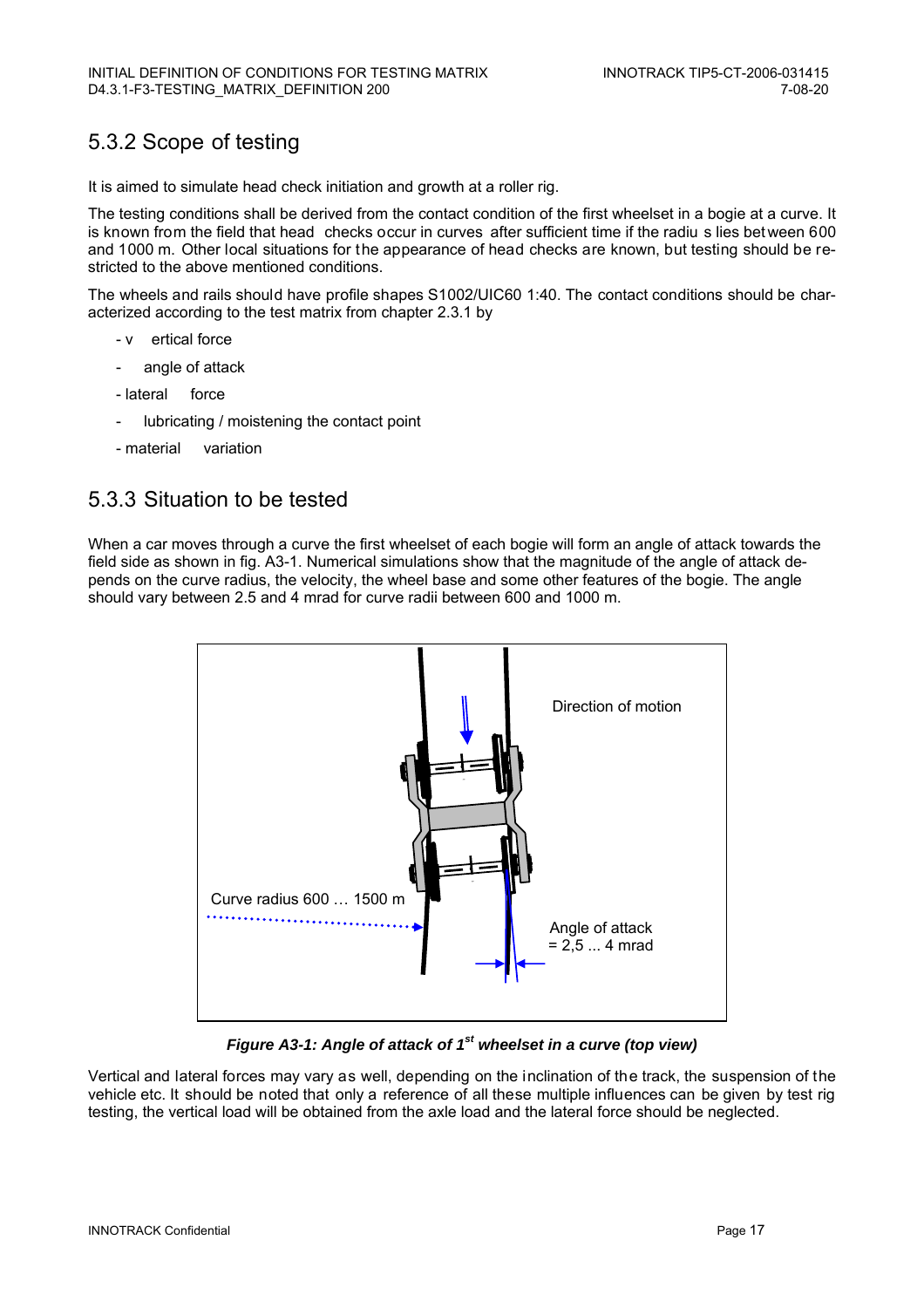It can easily be cal culated that test rig tests will provide a huge time la psing effect. Even slow rig m otion of about 1 cycle per second (about 24 km/h) will provide a load of 200 kN per cycle. As a normal DB main line achieves a daily load of 40 kt per day, this load should be reached at the rig within 2000 s or 43 times faster.

### 5.3.4 Test rig implementation

A wheelset of DB type 220 (used for fast regional traffic) or similar has to be mounted at the rig.

If test rig A is use d both of the wheels/rails have to be newly profiled. Test rig A can be readily used for the test, as the rail material is made of R 260.

If test rig C is being used, both parthers have to be profiled as well, but the wheel flange has to be cut by 12 mm in order to avoid damage at the fix ation of th e rail (f ig A3-2). As the re is no wheel/rail contact at the flange, the contact conditions will not be affected by the cut.



*Figure A3-2: Wheel profile with cut flange* 

If test rig C is being used: Only one rig side is used for the test. The rail roller has to be equipped with a ring of rail material, primarily of R 260. It co nsists of two rail pieces which are mounted closely and will be fixed by 30 collets as can be seen in fig. A3-3. The gap between them should be less than 1 mm.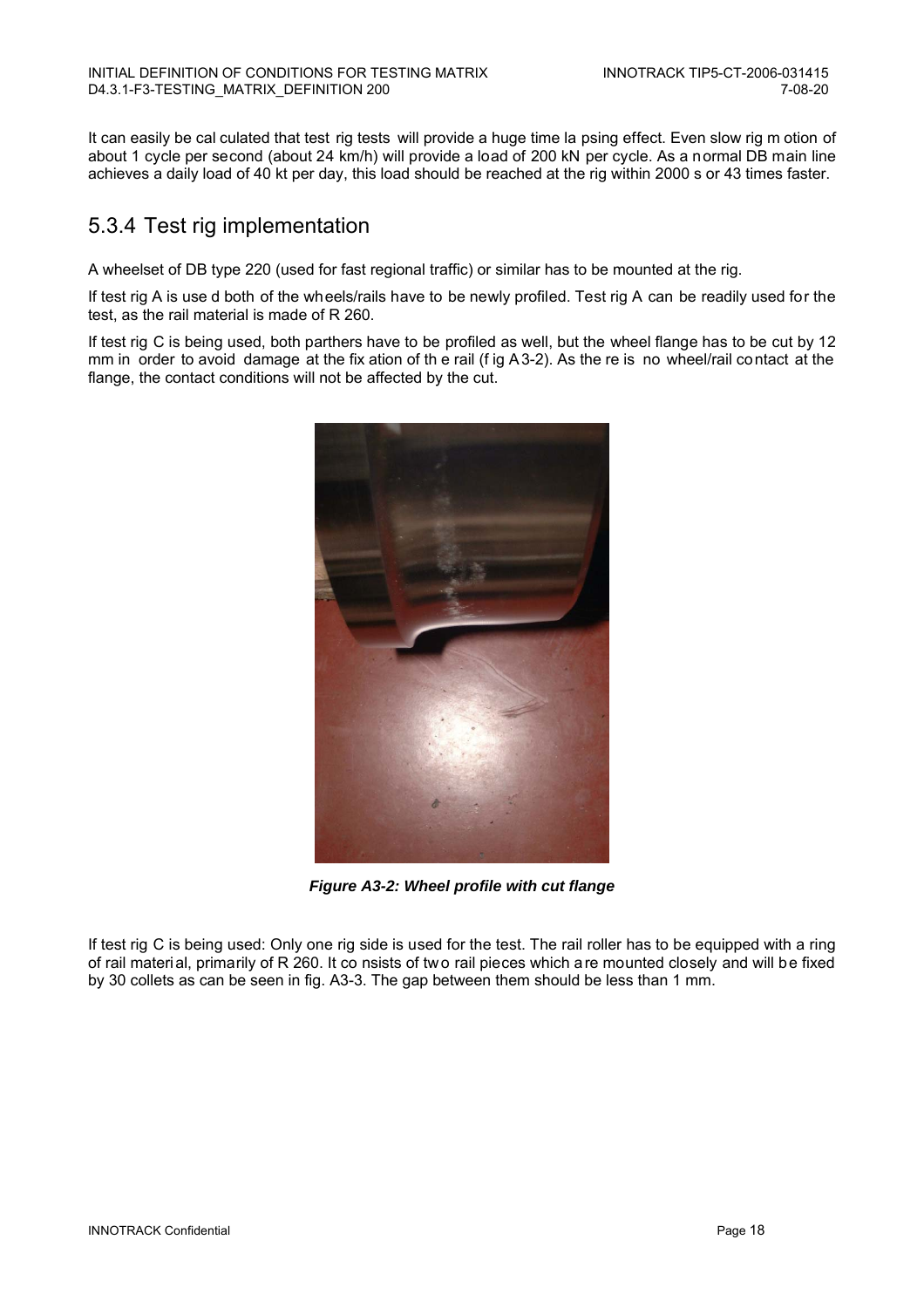

*Figure A3-3: Rail head, mounted by collets* 

As the rail profile is not inclined at test rig C, one wheel bearing has to be lifted by about 50 mm in order to obtain an angle of 1:40 (see fig. A3-4).

The angle of attack will be simulated at the roller rigs by turning the wheelset about the vertical axis against the gauge corner in the rolling direction as shown in Fig. A3-5.

The vertical load will be 100 kN reduced by half the weight of the wheelset (~7 kN).



*Figure A3-5: Inclined wheelset Rail head, mounted by collets (front view)*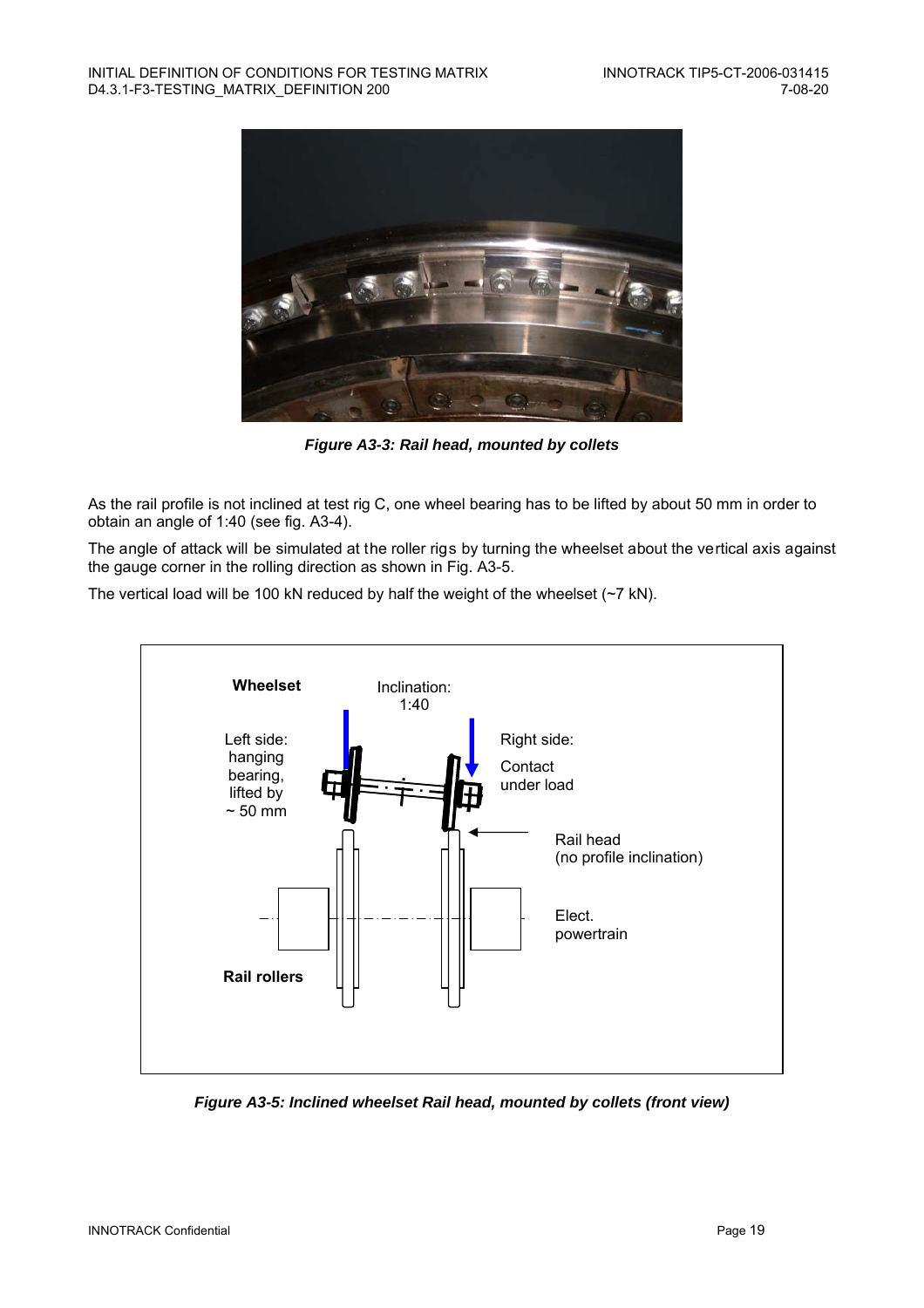

*Figure A3-6: Simulation of an angle of attack at the roller rig (top view).* 

It is known from former ro ller rig tests that the contact point tends to abrasive wear under laboratory's dry conditions. By using wate r du st with n early 1 00 % humidity ne ar the contact point the fri ction coefficient could be stabilized, reducing temperature and abrasion. This way RCF, effects could be observed. Therefore it is planned to blow a dust loaded with about 5-10 g Water/min into the contact area (fig A3-7).

The overall setup of test rig C is shown in fig. A3 -8. It is expected that continuous testing of  $50 - 100$  h should lead to the first RCF effects.



*Figure A3-7: Water-air nozzle at the roller rig*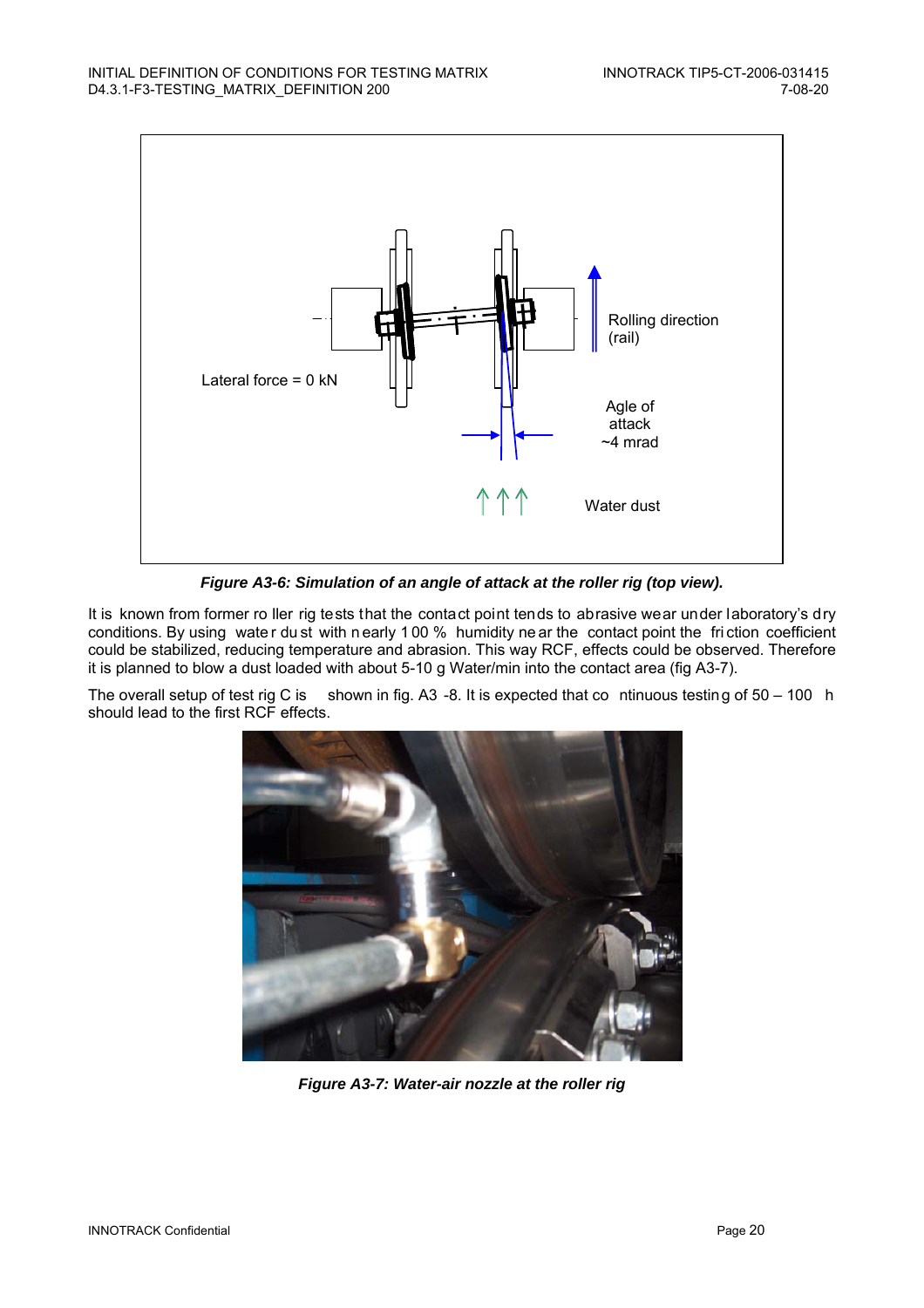

*Figure A3-8: Wheel/rail positioning at the roller rig (front view).*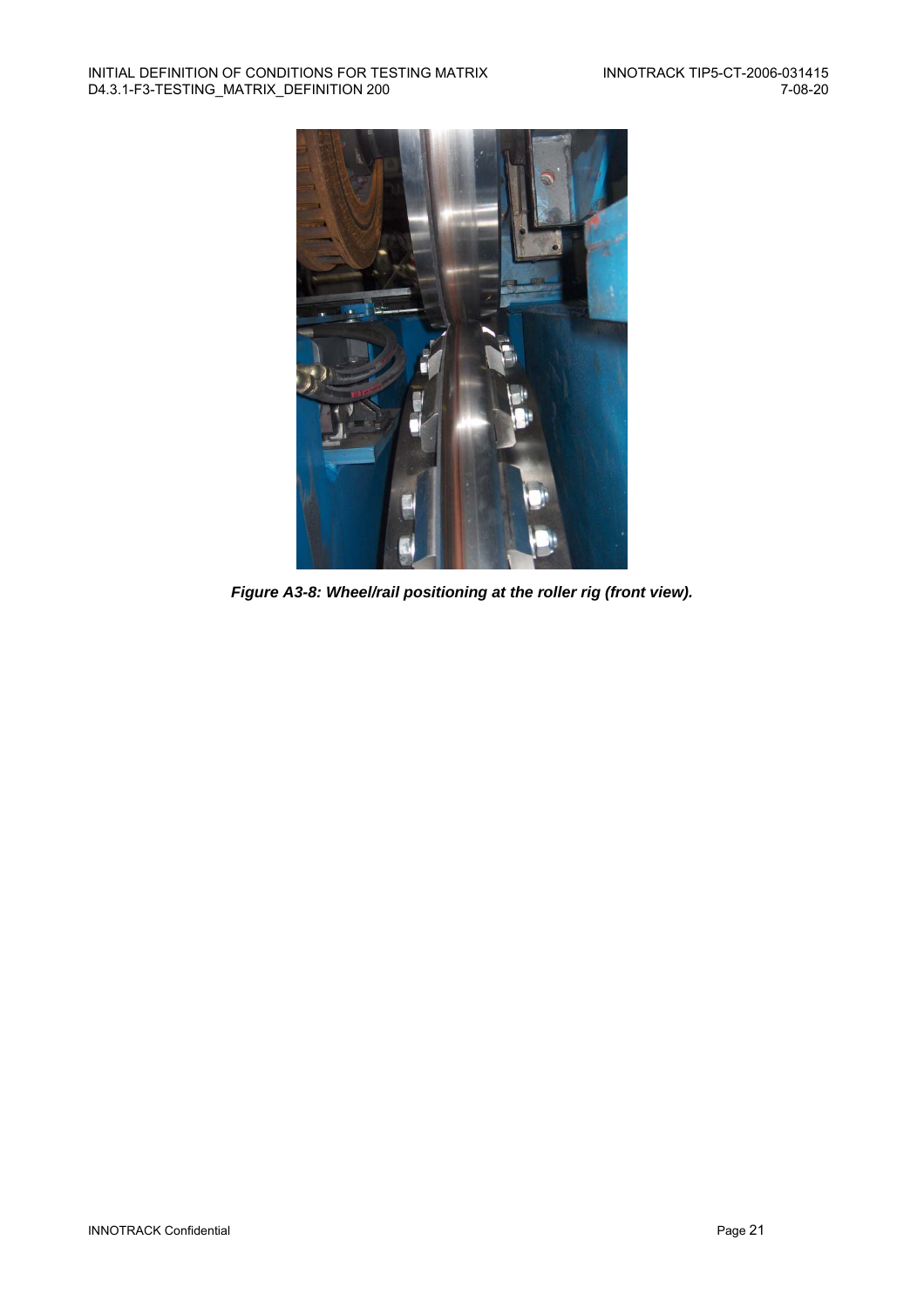# 5.4 ANNEX 4: Subsequent numerical calculations

It is proposed that TUD and Chalmers will perform numerical simulations of the full-scale tests of voestalpine and DB, and of the accompanying twin-disc tests.

#### 5.4.1 Calculation of contact stresses

#### *Contributed by Zili Li, TUD*

As the test s will be conducted on a variety of test rigs it is necessary to interpre t and correlate the test results. For the purpose of numerical RCF prediction, the normal and tangential tractions in the contact area at locations where RCF occur need to be known.

TU Delft might perform such calculation under the as sumption of Non-Hertzian steady state rolling in the presence of f riction in elasticity. The model a ssumptions a re th at the tests are well cont rolled in a quasi steady state and that the materials may experience some small plastic deformation in the first thousands of cycles and then harden. For the majority of the contacts that follow, elasticity is a good approximation.

The calculations need the following inputs:

- Measured profiles of each contact couple and the corresponding load cycles. Care should be taken at the gauge corner and gauge face to obtain necessary point density to get the desired accuracy.
- Whe el diameter(s).
- Lateral displacement and angle of attack of the w heelset, if applicable. If combination of various lateral displacement and angle of attack are applied, please specify.
- Depending on the te st rig configuration, rail in clination, gauge, wheelset back-to-back distance and chamber angle of the wheel etc may be needed.
- Vertical, longitudinal and lateral wheel loads or a complete data set from which they can be derived. If combin ation of va rious lateral di splacement, an gle of attack and chamb er a ngle a re appli ed, please specify.
- Coefficient of friction (if applicable). This is im portant for accu rate calculation of the tange ntial traction.
- Material properties. By default it will be taken that Young's modulus  $E = 210GPa$  and Poisson's ratio 0.28. It is preferred to ha ve the materi als st rain-stress cu rves u nder cyclic lo ading to ma ke yield condition evaluation.

Parameter variations seem to be necessary. Due to deformation under large load, the real contact locations may for some test rigs deviate from those calculated under the 'ideal' rigid body assumption, while data lack for a realisti c deformable body calcul ation. Since what are i nterested are the tractions at l ocations where RCF occurs, a practical approach will be taken.

#### Take the DB test rig as an example:

Calculate the "ideal" conta ct conditions starting from the profile shapes and the position m easured. Then, apply deviations by 1 and 2 mm laterally and, say 1 and 2 mrad chamber angle (of the wheel) to it. The deviations must be applied only to the direction given by the forces applied. This would provide a number of up to 9 different contact situations. Some of them might be obviously implausible. The other ones form an area of uncertainty which should be investigated further by (some of) the test partners.

The following outputs are expected from the abovementioned calculations:

- Normal and tangential traction in the contact area of the different test rigs.
- Location of maximum pressure/maximum shear stress